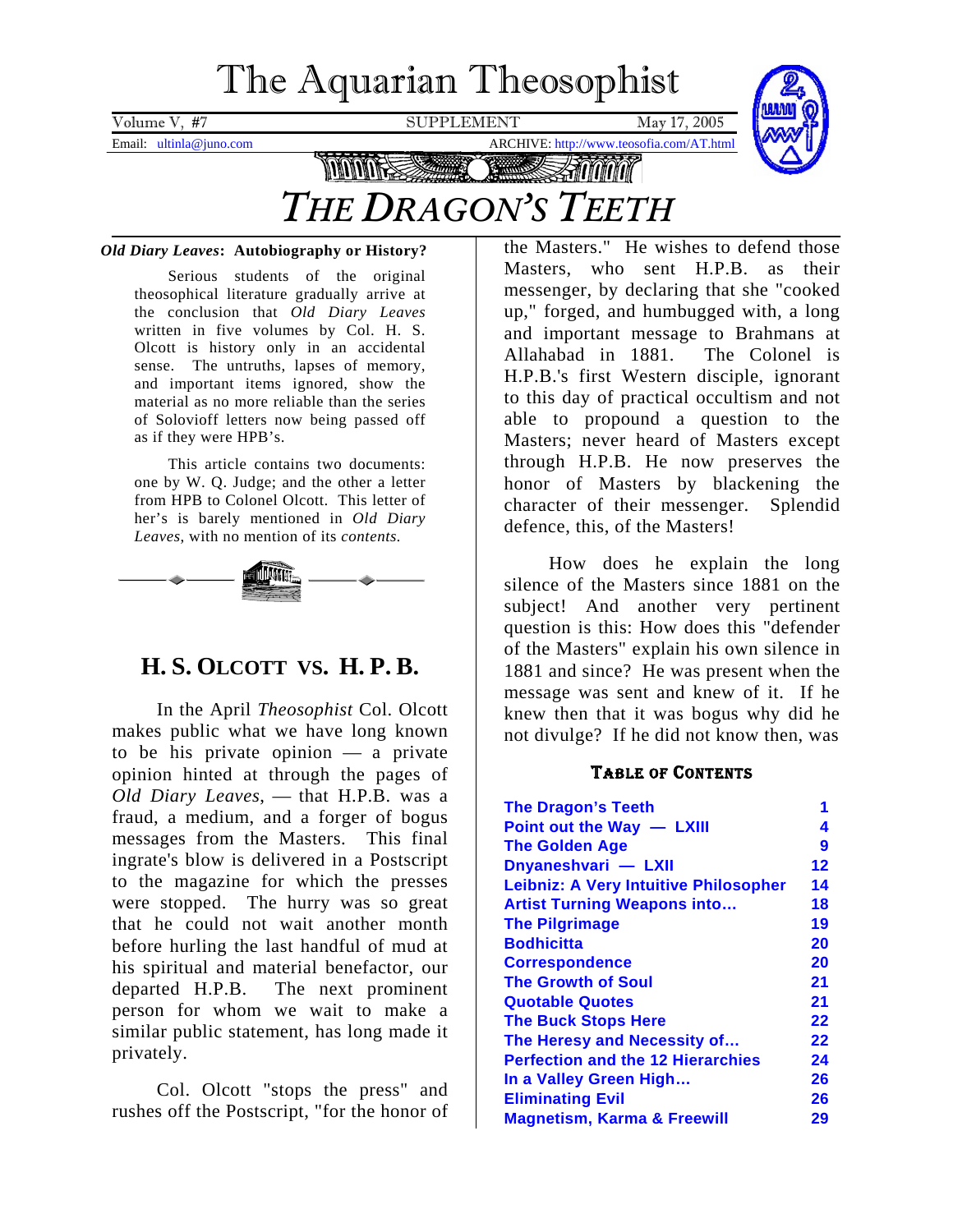All these questions ought to be answered, and many proofs given by him showing the least occult ability to decide on false or genuine messages, because he has attempted to classify H.P.B. with frauds, forgers and mediums. Hence the Masters who sent her are put by him in similar categories. Observe that the forgery now alleged by him was at the very time H.P.B. was giving out from the Masters the series of messages which have become known to all. If we believe him, then the delivery by this irresponsible medium of one false message must throw doubt on every message. Certainly Col. Olcott is no occultist whose decision we will accept. Each of us will be left to decide for this, that, or the other message according to our fancy. Olcott does not like the one in question because he lives in India, and it is too gallingly true. Perhaps others may like it, and not be willing to accept other messages that contradict their partisan view of the London Lodge papers or metaphysics and science. For my part, the message in question testifies to its genuineness by its text, except for those who are hit by it, or those who have the Indian craze and think themselves Brahmans, or those whose self-interest and comforts are against it.

The message condemns bigotry. The person to whom it was sent were then of the most theologically bigoted families. They were wondering, like Pharisees, how it was possible that the Mahatmas could communicate with a beef-eating wine-drinking Sinnett and not with them, who took no such things and never shook hands. To these very points, to their superstitions, to their upholding idolatry, to the horrors of caste, the letter

adverts. The whole letter rings true and strong. Were one at all disposed to join Olcott in his absurd explanations by mediumship, this letter is the one that would be selected as true.

If for a moment we accept this view of H.P.B. put forward by Olcott then there is, as she published herself, no certainty about any message. Who is to decide? If she hoodwinked with one message, all may be the same — bogus — and the great force and strength derived from a firm belief in Masters will be swept away, because she, their first messenger to us, is made out a fraud. All this is precisely what Olcott *et al* wish to do. He cannot tolerate the idea that H.P.B. was greater than himself, so he throws around her memory the dirty cloak of tricky and irresponsible mediumship. That done, anything can be explained and anything accounted for.

Well, for my part, I will not accept such nonsense; Col. Olcott being incompetent to decide on Mahatmic messages on occult lines, and being a disciple of H.P.B. is certainly much below her. His present utterance settles nothing about her character, about her mediumship or about the message; but it does serve to brand him as an ingrate and to place him plainly in view as one who calls that great teacher a fraud and medium.

Now let the next and the next come on, so that we may have the lines clearly drawn and the hypocrisies unveiled.

### **Mrs. A. Besant vs. H.P.B.**

Mrs. Besant has sent an advance copy of an article to appear in *Lucifer* entitled "East and West." It is a very long article devoted chiefly to William Q. Judge, but in it she takes up the message from the Master to the Allahabad Brahmans, which Col. Olcott deals with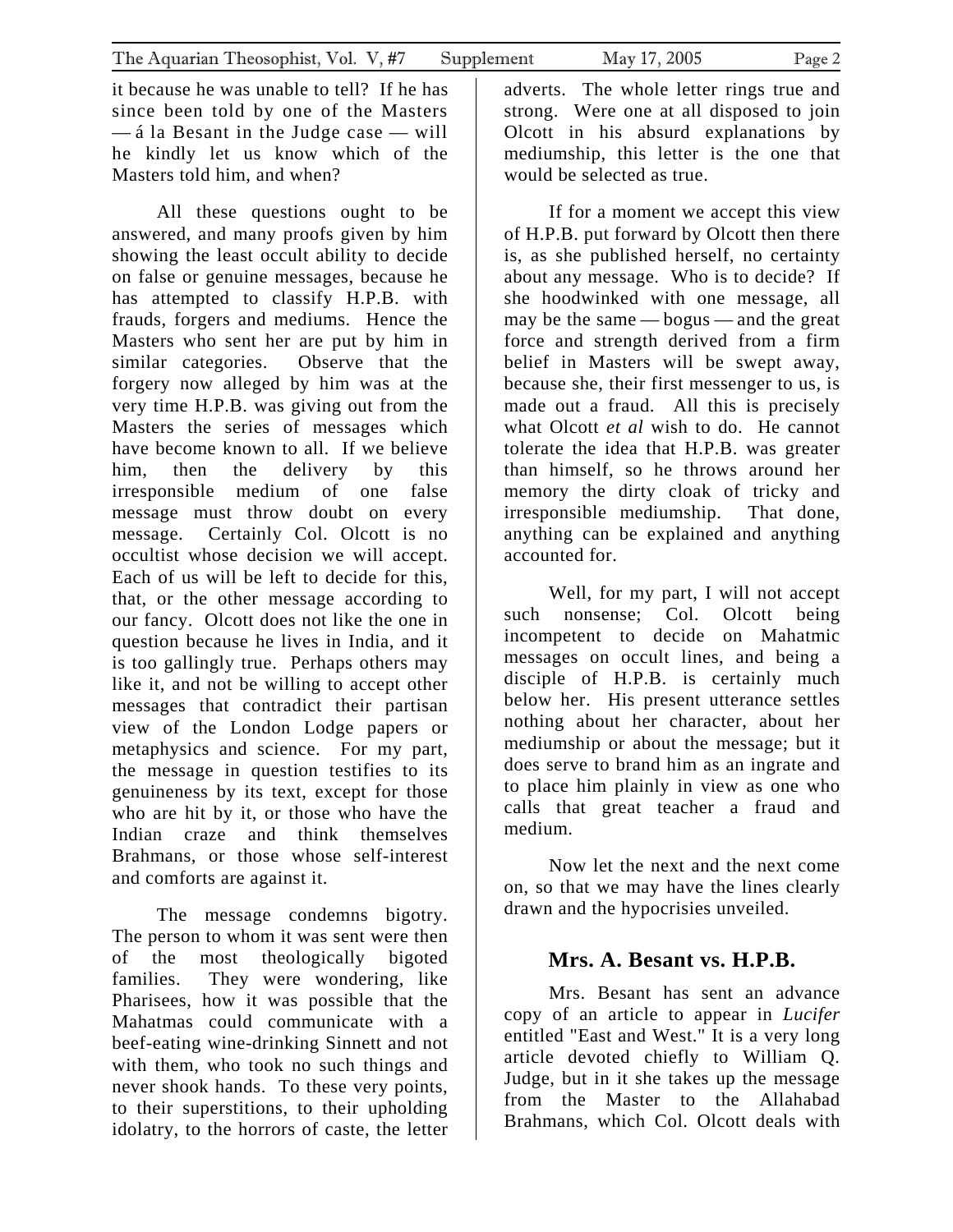in his April Postscript. *She says the message was not genuine*, and thus walks beside Col. Olcott in abuse of H.P.B., for everyone with correct information knows that the message came through H.P.B.





H.P.B.'s view of her "expulsion" from India are clearly put forth in her letter of April 11, 1885, written to Olcott on board the S.S. *Pehio* [*Pei Ho*], near Aden:<sup>1</sup>

Where to, what for, I am going away I do not know unto this day. Of course we will stop somewhere near Naples — and what next? What shall I do with H. [Franz Hartmann]? How shall we live. If I have strength I will write for the Russian papers — and if I have none left? Have you sent me to die far away or to . . . [word illegible] and come back. If the former, then say so, and I will know what to do; if the latter then how under what circumstances what is it *that must happen* that I should come back home.

#### **Ingratitude is a Crime**

For mind you, I do not suppose that you would allow people to believe that the Society has sent me away, *dismissed me* as a tricky butler, as a Coulomb, for it is *just that* the Coulombs and padris wanted. They have clamoured for it, printed it, and published that wish, saying publicly that the Society was "bound to expel me," etc. Is it that wish you have intended accomplishing? I hope *for your and the Society's sake* it is not so. For Master told me most plainly that if the

Society did not recall me before 1886, They would retire entirely from any connection with it; signify so to the L.L. [London Lodge] and other European and American Societies and break every connection with every member. THEY will not countenance ingratitude, Olcott, however guilty I may appear in the eyes of fools or even wise men for the matter of that. THEY DO EXIST — phenomena or no phenomena; but as "Benjamin" [Djual Kul] remarked — I am the only one, for the present, in full possession of their doctrines and ready to give out of it as much as I can. After me comes Subba Row who knows more than I do, but who will not give out a tittle of it in its true light not for a kingdom. It is the Society that needs *me* while I can do perfectly without it. But the question is not one of interest but of JUSTICE and Pride. It is not selfishness or personal pride, but I was sent by Them and whatever my failure I am Their agent: in insulting me the Society insults Them — that's all. Well, let it try the sad experiment  $\ldots$ *The Theosophist*, March 19[2](#page-2-1)5, pp. 784-5.<sup>2</sup>

<span id="page-2-1"></span>

 $\overline{a}$ 2 This divorce and parting of the ways from the Trunk Doctrine performed by Col. Olcott has its bright side, for it began the third and last phase of HPB's mission — that of beginning a new cycle in the West. Crucifixion on one side, resurrection and triumph on the other. The seed planted in America, gained memory and crucifixion in India, then to Europe and England for the new transmission and completion of the Fohatic circle. Hence the logic of Mr. Crosbie's comment that the most important part of HPB's mission was unseen. Truth is carried by humans who are ready and able to perform the Visvakarman Dharma, or, as pointed out in The Transactions of the Blavatsky Lodge, p. 68:

 "The whole doctrine of atonement is built upon this old esoteric tenet… It is, for those who understand it, the old Vedic story of Visvakarman, over again, practically demonstrated. Visvakarman, the all-seeing Father-God, who is beyond the comprehension of mortals, ends, as son of Bhuvana, the holy Spirit, by *sacrificing himself to himself*, to save the worlds."  $-$  ED., A.T.

<span id="page-2-0"></span><sup>1</sup> Secret Doctrine. (C.S. vol. vi, p. xliii) — ED., A.T. <sup>1</sup> While Col. Olcott is putting the finishing touches on his denial of HPB as the Master's Messenger, she, in the meantime, is receiving  $-$  on open sea, in an occult manner - many pages of MSS. for her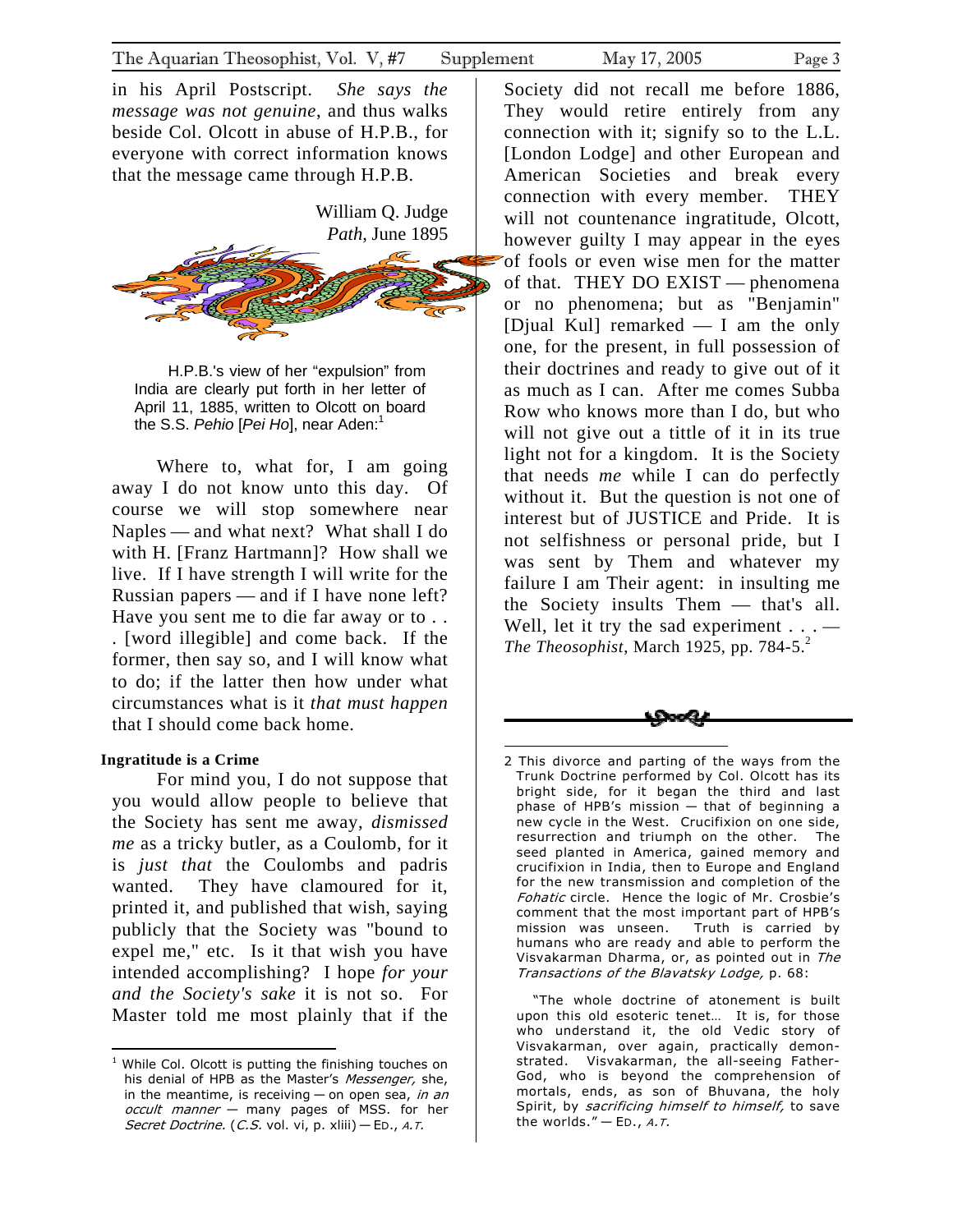$\overline{a}$ 

<span id="page-3-0"></span>

# POINT OUT THE WAY

## **LXIII**

#### **Chapter XIV**

**IV. —Early Rounds, Spiritual Cycles and Nirvana** 

**Question:** — How was evolution carried on for 3-1/2 rounds, if man was not here? I thought man was always here.

**Answer:** — How does the new-born babe carry on until it is seven years old? There is no "man" there. How does the earth carry on? There is no sun here — the sun is in heaven, but without the sun there could be no earth. Where is man? Man is in Nirvana, but he is still man; he is still engaged in action, although he is not on this earth. The sun, about 90 million miles away not only rules and affects this earth without being here, but this earth and its life could not *be* without the sun. It would be interesting in this connection for us all to study carefully pp. 246 and 247 in the First Volume of *The Secret Doctrine.*[1](#page-3-1)

Logoi, out of whom after their pralayic sleep a sleep that gathers the cyphers scattered on the Mayavic plane into One, as the separate globules of quicksilver on a plate blend into one mass — the Logoi appear in their totality as the first "male and female" or Adam Kadmon, the "Fiat Lux" of the Bible, as we have already seen. But this transformation did not take place on our Earth, nor on any material plane, but in the Spacial Depths of the first differentiation of the eternal Root-matter. On our nascent globe things proceed differently. The Monad or Jiva, as said in "Isis Unveiled," vol. i., p. 302, is, first of all, shot down by the law of Evolution into the lowest form of matter — the mineral. After a sevenfold gyration encased in the stone (or that which will become mineral and stone in the Fourth Round), it creeps out of it, say, as a lichen. Passing thence, through all the forms of vegetable matter, into what is termed animal matter, it has now reached the point in which it has become the germ, so to speak, of the animal, that will become the physical man. All this, up to the Third Round, is formless, as matter, and senseless, as consciousness. For the Monad or Jiva per se cannot be even called spirit: it is a ray, a breath of the ABSOLUTE, or the Absoluteness rather, and the Absolute Homogeneity, having no relations with the conditioned and relative finiteness, is unconscious on our plane. Therefore, besides the material which will be needed for its future human form, the monad requires

(a) a spiritual model, or prototype, for that material to shape itself into; and

 $(b)$  an intelligent consciousness to guide its evolution and progress,

neither of which is possessed by the homogeneous monad, or by senseless though living matter. The Adam of dust requires the Soul of Life to be breathed into him: the two middle principles, which are the sentient life of the irrational animal and the Human Soul, for the former is irrational without the latter. It is only when, from a potential androgyne, man has become separated into male and female, that he will be endowed with this conscious, rational, individual Soul, (Manas) "the principle, or the intelligence, of the Elohim," to receive which, he has to eat of the fruit of Knowledge from the Tree of Good and Evil. How is he to obtain all this? The Occult doctrine teaches that while the monad is cycling on downward into matter, these very Elohim—or Pitris, the lower Dhyan-Chohans—are evolving pari passu with it on a higher and more spiritual plane, descending also relatively into matter on their own plane of consciousness, when, after having reached a certain point, they will meet the incarnating senseless monad, encased in the lowest matter, and blending the two potencies, Spirit and Matter, the union will produce that terrestrial symbol of the "Heavenly Man" in space—PERFECT MAN. In the Sankhya philosophy, Purusha (spirit) is spoken of as

<span id="page-3-1"></span> $\overline{a}$  $1$  The portion referred to is this:  $-$  The wellknown Kabalistic aphorism runs:—"A stone becomes a plant; a plant, a beast; the beast, a man; a man a spirit; and the spirit a god." The "spark" animates all the kingdoms in turn before it enters into and informs divine man, between whom and his predecessor, animal man, there is all the difference in the world. Genesis begins its anthropology at the wrong end (evidently for a blind) and lands nowhere.\* Had it begun as it ought, one would have found in it, first, the celestial Logos, the "Heavenly Man," which evolves as a Compound Unit of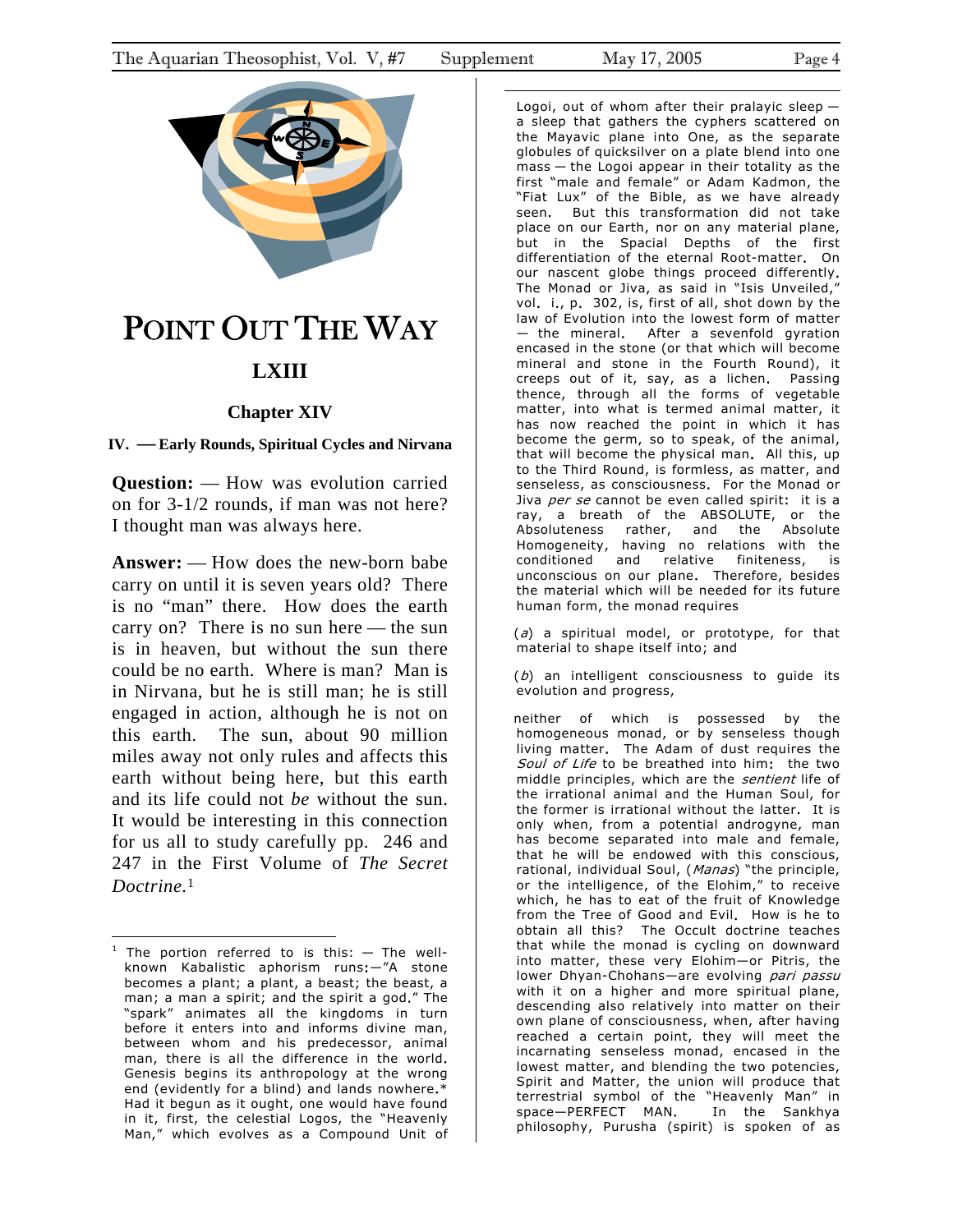Our trouble, don't you think, in studying cycles, is that, being of the race and of the race mind, we take a wholly *physical* view of cycles and we forget that evolution is threefold? There would be no physical evolution or physical cycle it means the same thing — unless there were an intellectual or psychic evolution keeping pace with it; nor would there be either physical or intellectual evolution unless there were spiritual evolution within which they both exist. We forget, then, what H.P.B. points out on p.247 that just as matter, so-called, is condensing and evolving physically from below up, so another class of Monads the second class or middle class — is evolving on the intellectual and psychic planes and descending from above downward, until at last a junction point of the ascending physical and the descending intellectual or psychic is reached.

The whole key for a common-sense study of cycles is to be found on p. 136 (Indian ed.) (pp. 127—8 Am. Ed.) in the *Ocean*. It does not matter whether we are referring to the cycle of evolution of a solar system, to the cycle of spiritual evolution or physical evolution, or to the cycle of the first or third classes of Monads — he gives the invariable formula: There is unity; then differentiation; then admixture or contact of the already differentiated element —

 $\overline{a}$ 

interpenetration we might call it; then amalgamation and, finally, precipitation.

There is the homogeneous state, whether we call it Pralaya or Nirvana they represent a pair of opposites. Then there are three steps of elemental evolution; that is, elemental differentiation, elemental admixture or combination, and amalgamation; then precipitation, and we have the mineral kingdom; then once more from the mineral kingdom, differentiation, then admixture, then amalgamation. The mineral kingdom, the vegetable kingdom and the animal kingdom are all amalgamated in the living physical man, then again there is precipitation. For man, what is precipitation? Death or sleep or wisdom.

What is the spiritual cycle, spiritual evolution? Take the evolution that we are engaged in — deep sleep, dreaming, waking, objective action, followed again by the repose of deep sleep. There is our spiritual cycle. We go through it every hour of the day. Take it in the intellectual sense, and we go through it every instant of time — perception, will, choice, action; perception of the *results,* new will, new choice, new action; *new* perception of results, over and over again — from spirit to matter and back again, with every motion of our consciousness.

We can realize that cycles are first spiritual, then the opposite, physical or astral (spiritual or Monadic, H.P.B. says, and physical or astral) and that the connecting link between the two is intellectual or psychic; intellectual on the ascending arc, and psychic on the descending arc. One of the Great Teachers put it in this way — that the four stages are germinal, instinctual, semiconscious, fully conscious; then a return to the germinal. or rest state; then once more from the germinal to the instinctual, which is the doing over again what was

something impotent unless he mounts on the shoulders of Prakriti (matter), which, left alone, is—senseless. But in the secret philosophy they are viewed as graduated. Though one and the same thing in their origin, Spirit and Matter, when once they are on the plane of differentiation, begin each of them their evolutionary progress in contrary directions— Spirit falling gradually into matter, and the latter ascending to its original condition, that of a pure spiritual substance. Both are inseparable, yet ever separated. In polarity, on the physical plane, two like poles will always repel each other, while the negative and the positive are mutually attracted, so do Spirit and Matter stand to each other—the two poles of the same homogeneous substance, the rootprinciple of the universe.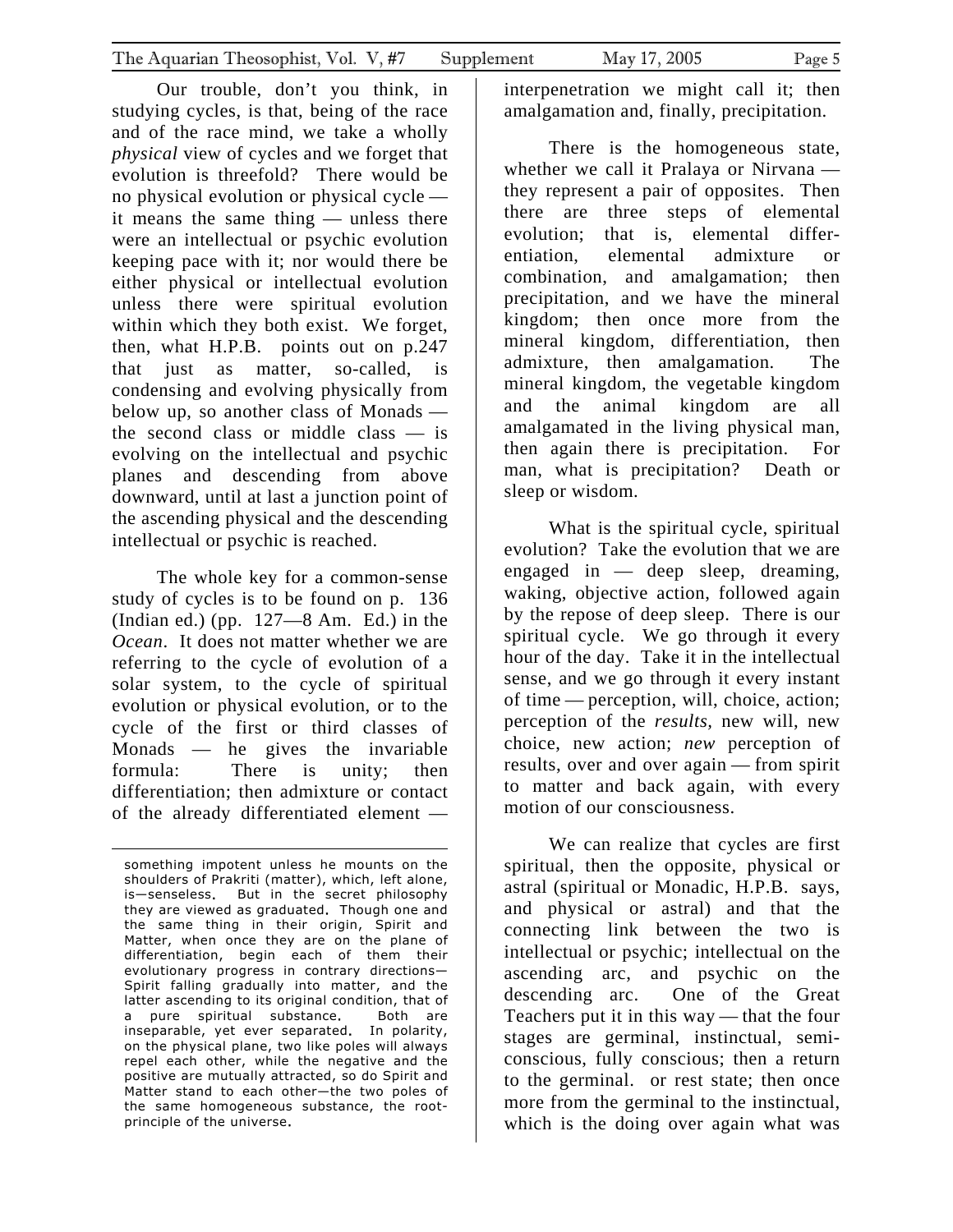done before — and the semi-conscious, the dream, the fully conscious, and once more a return to the original state.

Would you like to have the real key to cycles to work on? It stares us all in the face; it is over and over again put in *Isis* but it is made beautifully clear if we can get it. Read the very first verse of the seventh of the Stanzas of Dzyan in the First Volume of *The Secret Doctrine.*<sup>[1](#page-5-0)</sup> There is the story of all cycles of every description there is the mathematical formula of what Mr. Judge calls in the *Ocean* the "mathematics of the soul." That is the order of evolution everywhere, of everything, all the time.

**Question:** — If the spiritual nature is not reached by Karma, in what sense do you use the term "spiritual cycle"?

**Answer:** — The Third Fundamental Proposition states that the evolution of the purely spiritual being is first a descent through every elemental form of that Manvantara — a *descent* spiritually but an *ascent* physically. What is it that descends which results in the organization, first, of the three elemental kingdoms, and then the organization of the four kingdoms known to us as the mineral, vegetable, animal and human? What lies behind it? In so far as the Life engaged in this evolution is concerned, it is unconscious spiritual motion. What gives the impulse? The spiritual beings who are conscious. So, then, the first half of evolution is by natural impulse under the impulsion of the fully conscious beings — those who do not go through the

cycle of sleep, dream, waking and sleeping, but whose whole cycle is perception, wisdom, action and repose in full consciousness: they give the impulse.

The word "spiritual" is often used for unconscious soul action, yet in its opposite sense it means the fully conscious action of a being who never sleeps but either acts or rests. We have but to turn to one of the very first of the Aphorisms of Patanjali to see what that means and then we can find the analogy in ourselves. He says, "At the time of concentration" which may be either conscious or unconscious — death is a time of concentration, sleep is a time of concentration, *Pralaya* is a time of concentration — "At the time of concentration the soul abides in the state of a spectator without a spectacle." That soul is fully conscious, but he chooses not to look; he chooses not to act; he is in the state of conscious repose. We have no word for that. The only full repose we know of is sleep or death. There is conscious repose throughout the vast night.

Take as illustration a process like physical sight: We have eyes, and when we choose not to look at anything, it does not mean that we have lost our sight, but we have become unconscious, unable to perceive; it means that we literally *choose* not to look. When we choose not to look, we are in the same state as a blind man who *can't* see; so the difference in Nirvana is just that.

There are, then, beings who are fully conscious, and those Monads which are completely unconscious, and the only evolution we know anything about is from "unconsciousness" to consciousness. But what is the "power behind the throne"? It is Beings in the state of full spiritual consciousness.

<span id="page-5-0"></span> $\overline{a}$  $1$  The first verse of Stanza vii reads:  $-$  "Behold the beginning of sentient formless life.

First the Divine, the one from the Mother-Spirit; then the Spiritual; the three from the one, the four from the one, and the five from which the three, the five, and the seven. These are the three-fold, the four-fold downward; the "mind-born" sons of the first Lord; the shining seven.

It is they who are thou, me, him, oh Lanoo. They who watch over thee, and thy mother earth.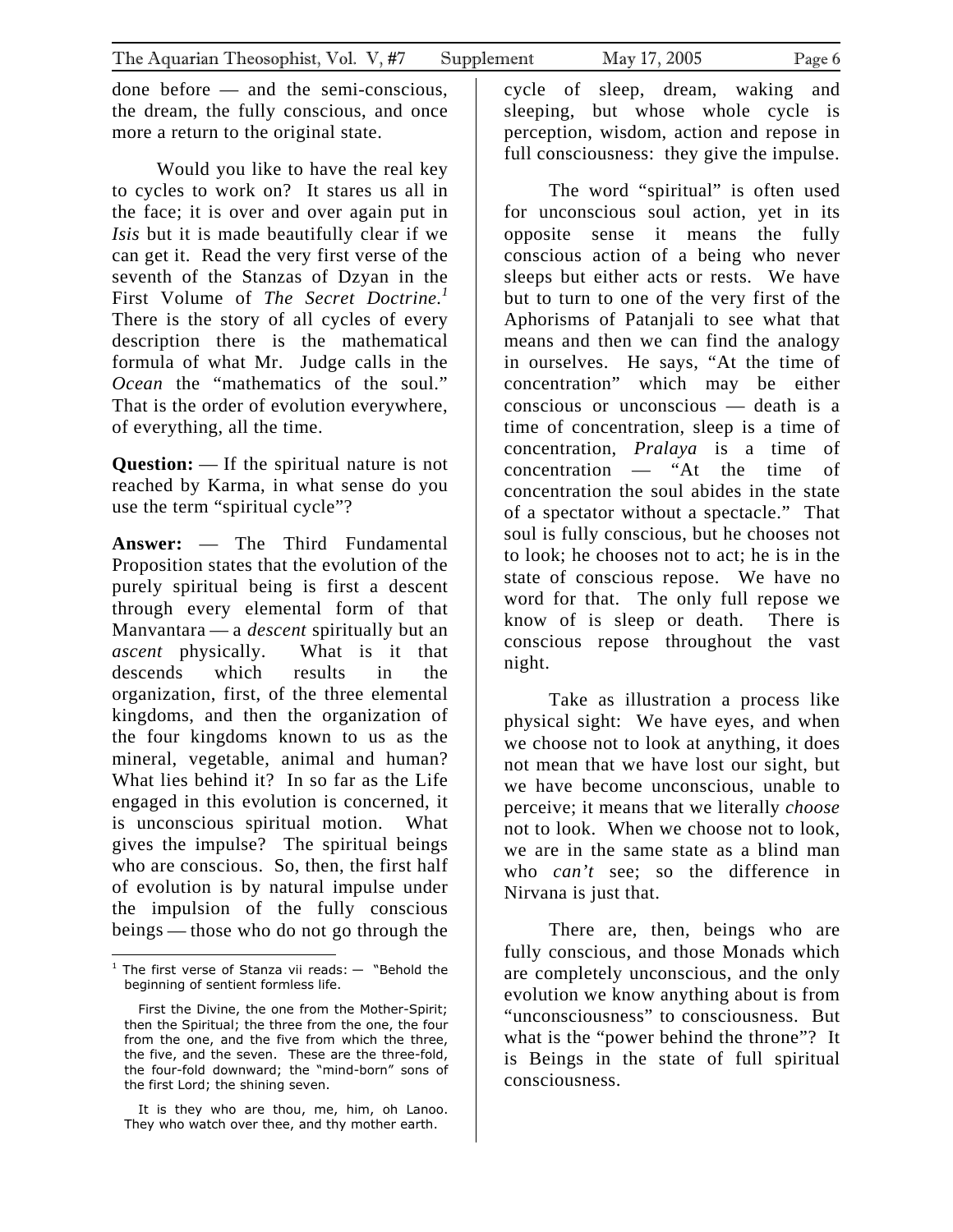**Question:** — *The Ocean of Theosophy* speaks of the rate of vibration establishing the new evolution affecting this system, and especially the first note of that vibration. What can we, as human beings, self-conscious thinkers, do about it? We could make a happy cycle, and by our use of our powers in this cycle affect the rate of vibration of the next great cycle.

**Answer:** — As an analogy, our life-term is set when we are born, barring what may properly be called accidents, and it is not changed by our thinking; but by our thought and action during this life we set the life-term of our next incarnation. Thus, the rate of vibration that endures throughout the entire cycle is set by the will of the Higher Beings, but at the close of that period even the lowest of beings have made some progress, and so the joint interaction makes it possible, as *The Secret Doctrine* shows, that these same beings emerging from their Nirvana of consciousness — or their Nirvana of unconsciousness — assemble in a far higher plane, in a far higher world, to recommence their cycle of perfected activity.

A curious statement of the effect of man on cycles is in a discussion of "Premature and Phenomenal Growths." A foot-note<sup>[1](#page-6-0)</sup> shows that the *Yugas* and therefore, by analogy, all larger cycles, vary in length not only with each race but with each round and presumably with each Manvantaric chain. In other words, these cycles do not have a fixed, definite number of years. You will find this same subject discussed just enough to make us

do some thinking and studying and calculating from the various figures given, in a foot-note on p. 147, Second Volume of *The Secret Doctrine*. [2](#page-6-1)

On this very subject of cycles, H.P.B. says in *Isis* and repeats in *The Secret Doctrine* that in the Golden Age the normal length of a human life is 400 years, and in the Silver Age it is 300 years, and in the Bronze Age 200 years, while here in *Kali Yuga* the normal length of human life is 100 years. Now, what have we done to the length of normal life in *Kali Yuga*?

Certainly there are beings whose normal life in physical bodies is 400 years or more, because they are in the Golden Age condition and there are others whose normal length of life is 300 years. On this subject of calculations, H.P.B. says that the life of a solar system is 311,040,000,000,000 of mortal years. Mr. Judge once wrote an article called "Universal Applications of Doctrine,"[3](#page-6-2) and he makes a wary little suggestion in it. Read the article and see how he throws out hints, and, if you take the hint, you may be astonished to find that the number of seconds in a normal human life in *Kali Yuga* is as 1 to 100,000, to the number of years in Brahma's life.

Tucked away in an obscure place in one of the old numbers of *The* 

<span id="page-6-0"></span> 1 The footnote reads: "The seven Rounds decrease and increase in their respective durations, as well as the seven races in each. Thus the  $4<sup>th</sup>$  Rounds as well as every  $4<sup>th</sup>$  race are the shortest, while the  $1<sup>st</sup>$ and  $7<sup>th</sup>$  Rounds as the 1<sup>st</sup> and  $7<sup>th</sup>$  root races are the longest."

Article appears in The New Cycle pamphlet, p. 26, and also Vol. I, of the HPB Articles, p. 420

<span id="page-6-1"></span> $\overline{a}$  $2$  The footnote reads: "The Dvapara Yuga differs for each Race. All races have their own cycles, which fact causes a great difference. For instance, the Fourth Sub-Race of the Atlanteans [4<sup>th</sup> Root race] was in its Kali-Yug, when destroyed, whereas the Fifth [Sub-Race] was in its Saya or Krita Yuga. The Aryan Race is now in its Kali Yuga, and will continue to be in it for 427,000 years longer, while various "family Races," called the Semitic, Hamitic, etc., are in their own special cycles. The forthcoming  $6^{th}$  Sub Race — which may begin very soon — will be in its Satya (golden) age while we reap the fruit of our iniquity in our Kali Yuga." [brackets were added] — COMP.

<span id="page-6-2"></span><sup>&</sup>lt;sup>3</sup> ULT Pamphlet No. 3, India; and in pamphlet, Occult Philosophy, as well as W.Q.J. Articles, Vol. I, p. 11.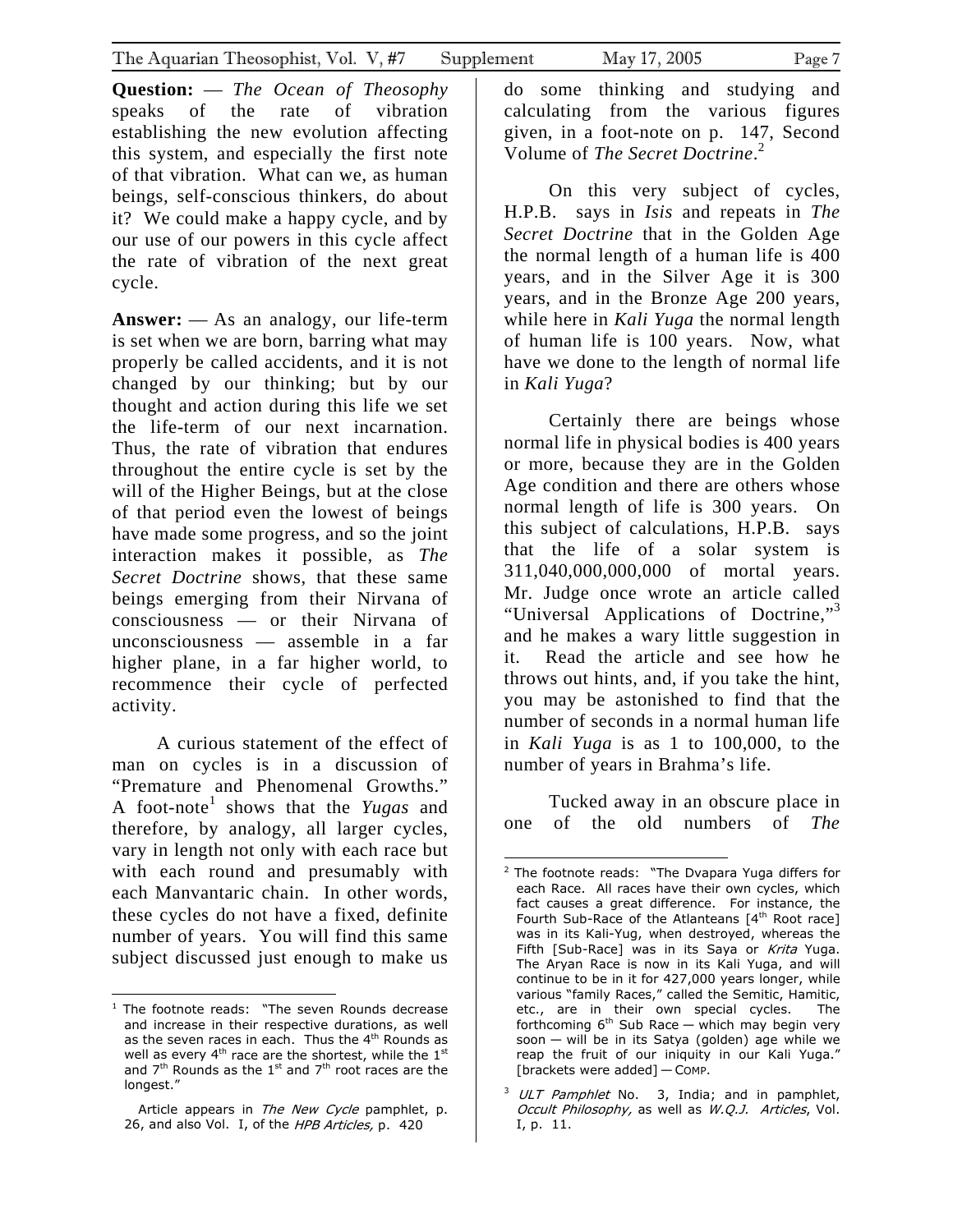*Theosophist* is the statement again, telling that the period of the earth's journey in our own great cycle around the sun is known to be 365 days; we know more or less accurately the period of rotation of all the other planets. We do not know what the earth's period of rotation was a million years ago — it may have been a good deal vaster in a much bigger circle. There may have been a time when the earth was, say, where Neptune is now in the planetary arrangement. There may come a time when the earth may occupy the same relative position to the sun that Mercury does, or any of the other planets. There is no god holding us in a fixed orbit, keeping us there. Take the seven planets and the moon, this little article suggests, and find out the orbital motion of each; find the least common multiple of these, and you will get 4,320,000,000.

So, the books are full of hints to set us thinking, but we can't *rest* our way to wisdom. Don't we see that, although H.P.B. and Mr. Judge, or Masters, can scatter facts, hints, suggestions and information broadcast before our eyes, we can't *listen* our way to knowledge? There isn't any dodging the necessity to *think*, and thinking on high themes does not involve the memory, but rather, the imagination in the spiritual sense, the creative faculty. Imagination on its own plane is spiritual memory.

So, the moment that we begin to figure out, "Now, what can this mean? What analogies can I find to this? How does this apply?" — the moment we get together the various statements we have read and endeavour to synchronize them, in other words, to follow the process of differentiation, admixture, amalgamation and precipitation — the result is *illumination from within*. No amount of information in the books can avoid for us the necessity of arousing into action, here, our own two higher principles — Buddhi-Manas.

**Question:** — What is the relation between the Nirvanic state and that of those who in life do not try to think?

**Answer:** — There is no relation; the relation is with the quality in Nature called *Tamas*. Those who don't think are on the reverse arc of evolution; they are acting in retrograde motion. But to say that people *do not think* is too sweeping a statement. We do think, all of us, all day long, but we think in regard to the body and bodily things, in regard to earthly life and the things of earthly life. We think in terms of mortal, physical existence — we aren't thinking from the basis of or in the terms of our immortal existence, but we think. Mr. Crosbie used to say that the fact that a man thinks wrongly, or that he thinks of nothing but mud, oughtn't to blind our eyes to the fact that he *can* think. The problem is to get him to think of something besides mud, something be sides matter, something besides the daily, mortal round, because that only involves the memory, the psychic nature and lower Manas.

**Question:** — What is implied in Mr. Crosbie's saying "The clock marks time; the clock does not make time"?

**Answer:** — Examine our views of Karma and we can see that we take a clock notion of Karma. "My Karma did this to me; my Karma did that to me; my Karma brought me this and my Karma took that away." It doesn't do any thing of the kind. The things that happen to us are the clock of Karma, but we are the Karma; we are the doer; we are the actor. You know, if a bullet struck where you were standing a moment ago, the bullet couldn't possibly hit you — its cycle is not the same as yours. So, we make our own conjunctions and our own oppositions.

**Question:** — What distinguishes the different ages?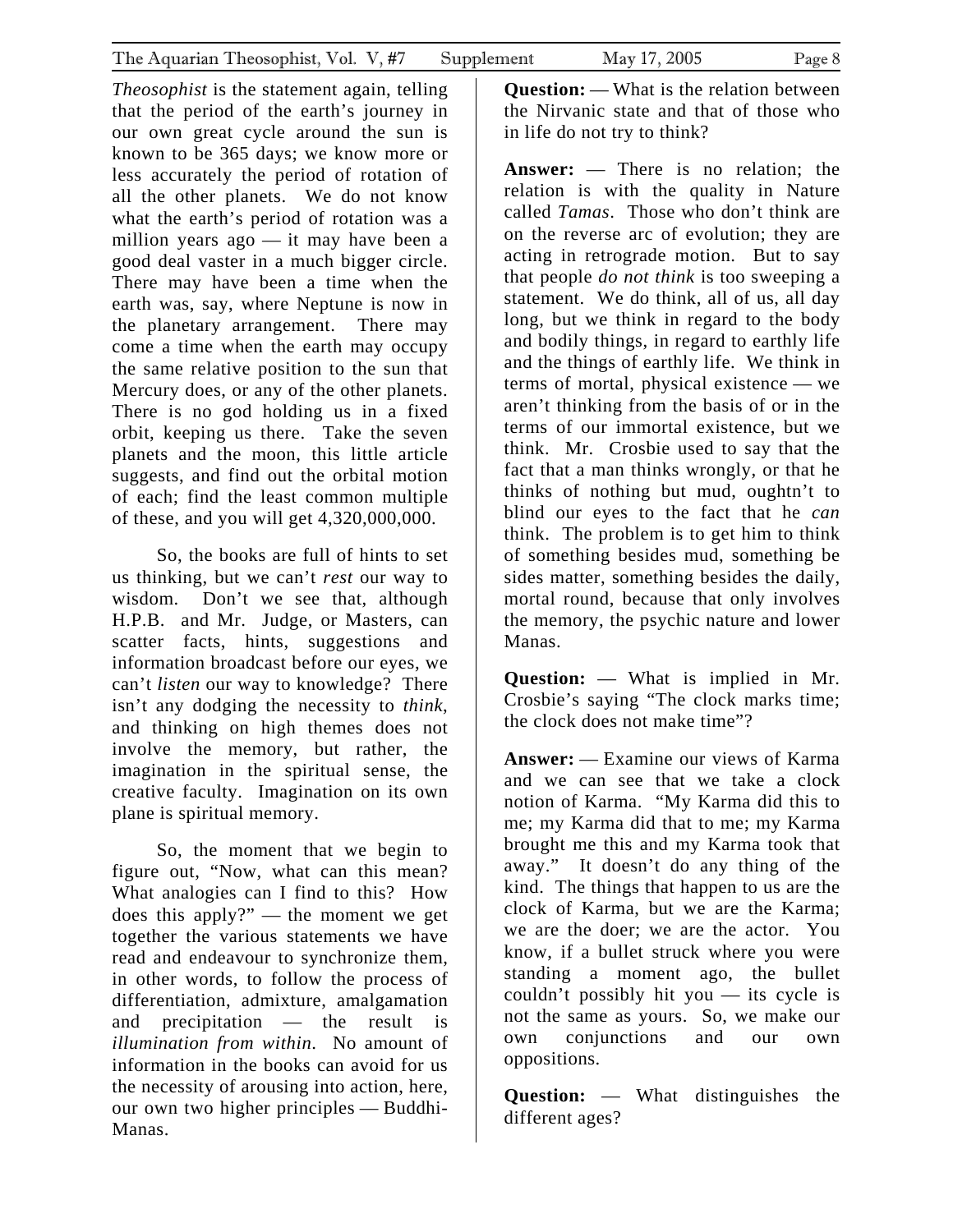<span id="page-8-0"></span>**Answer:** — The Golden Age is the age of innocence — the age of the mindless man, or of the pure man, the innocent man. So, the Golden Age is that age in which the Great Lords called in the books Maha-Chohans — now called Mahatmas, because they are in bodies — lived and walked this earth with the nascent mankind. Every man who lived knew these Great Beings for what they were, just as, say, a child represents the age of innocence or the golden age, but the child knows its parents.

The Silver Age is when nascent humanity begins to grow, just as the child grows, and the parents — in other words, the divine instructors — leave the childhumanity to its own devices, to some extent, but keep guard over men and move amongst them.

In the Bronze Age our "child" has reached the age of 14, its third cycle, and not only is it wise for it to act upon its own responsibility, but it insists on doing it. Men begin to choose leaders from amongst themselves; in other words, the old tendencies brought over from the preceding Manvantara come alive again, and people can't tell the difference between a true teacher and a false one just as today they can't tell the difference between a patriot and a politician, between an honest man and a dishonest one, or know a truthful man from an untruthful man at sight. They choose leaders who satisfy their desires. By the end of the Bronze Age, then, the Great Beings retire; They no longer mix with mankind.

If you would like to study that further, turn in the Second Volume of *The Secret Doctrine* to, say, p. 272, and read from there on to the end of the section —

a most wonderfully instructive and inspiring section. $<sup>1</sup>$  $<sup>1</sup>$  $<sup>1</sup>$ </sup>

[TO BE CONTINUED]

# The Golden Age

#### Man himself is the separator of the ONE into various contrasted aspects

What was the religion of the Third and Fourth Races? In the common acceptation of the term, neither the Lemurians, nor yet their progeny, the Lemuro-Atlanteans, had any, as they knew no dogma, nor had they to believe *on faith.* No sooner had the mental eye of man been opened to understanding, than the Third Race felt itself one with the ever-present as the ever to be unknown and invisible ALL, the One Universal Deity**.** Endowed with divine powers, and feeling in himself his *inner* God, each felt he was a Man-God in his nature, though an animal in his physical Self**.** The struggle between the two began from the very day they tasted of the fruit of the Tree of Wisdom; a struggle for life between the spiritual and the psychic, the psychic and the physical**.** Those who conquered the lower principles by obtaining mastery over the body, joined the "Sons of Light**.**" Those who fell victims to their lower natures, became the slaves of Matter**.** From "Sons of Light and Wisdom" they ended by becoming the "Sons of Darkness**.**" They had fallen in the battle of mortal life with Life immortal, and all those so fallen became the seed of the future generations of Atlanteans**. [2](#page-8-2)**

<span id="page-8-1"></span> $\overline{a}$  $1$  Too long for a footnote but see article immediately following this  $-$  "The Golden Age."  $-$  ED., A.T.

<span id="page-8-2"></span> $2$  The name is used here in the sense of, and as a synonym of "sorcerers." The Atlantean races were many, and lasted in their evolution for millions of years: all were not bad. They became so toward their end, as we (the fifth) are fast becoming now.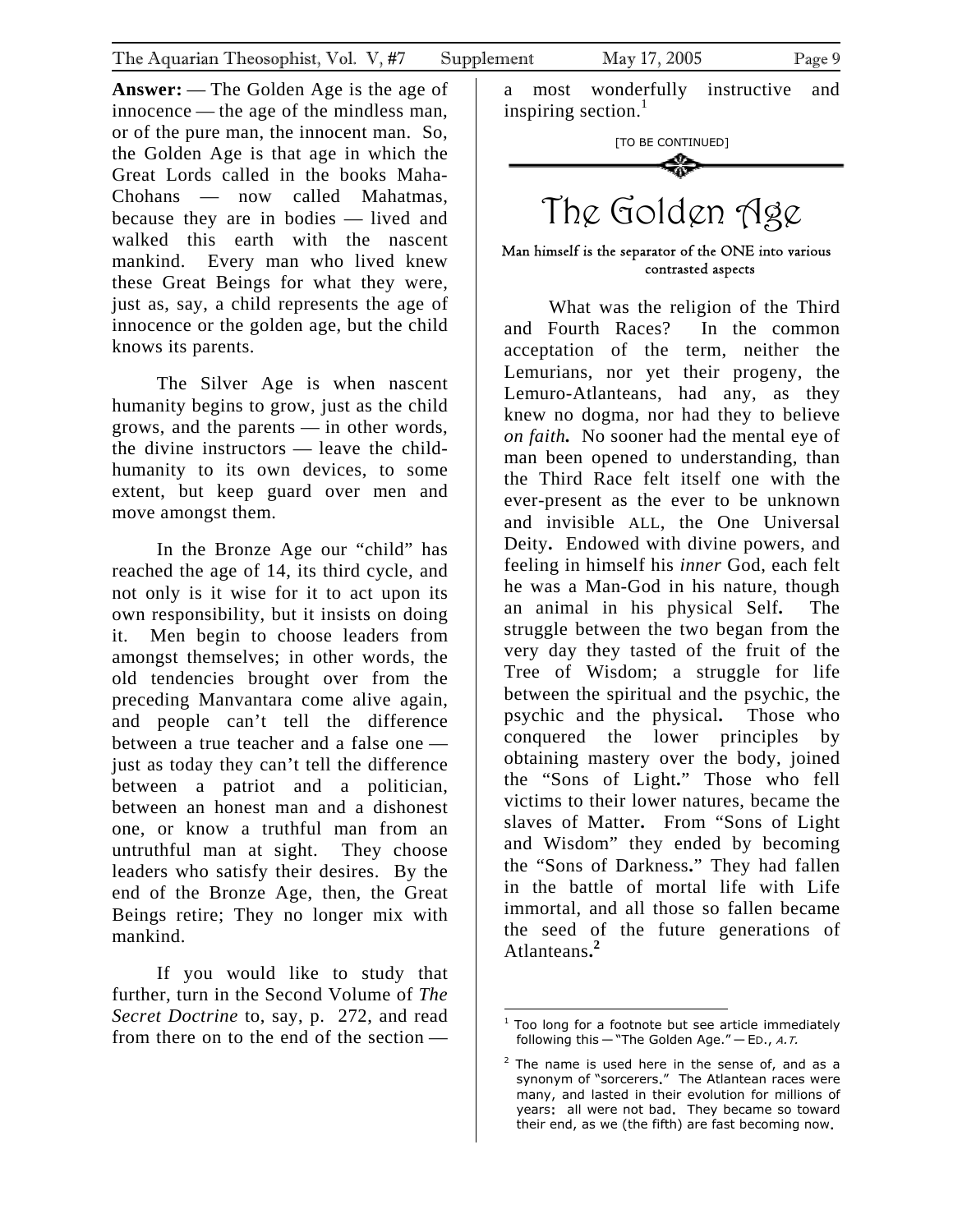At the dawn of his consciousness, the man of the Third Root Race had thus no beliefs that could be called *religion.*  That is to say, he was equally as ignorant of "gay religions, full of pomp and gold" as of any system of faith or outward worship**.** But if the term is to be defined as the binding together of the masses in one form of reverence paid to those we feel higher than ourselves, of piety — as a feeling expressed by a child toward a loved parent — then even the earliest Lemurians had a religion — and a most beautiful one — from the very beginning of their intellectual life**.** Had they not their bright gods of the elements around them, and even within themselves?<sup>[1](#page-9-0)</sup> Was not their childhood passed with, nursed and tendered by those who had given them life and called them forth to intelligent, conscious life? We are assured it was so, and we believe it**.** For the evolution of Spirit into matter could never have been achieved; nor would it have received its first impulse, had not the bright Spirits sacrificed their own respective super-ethereal essences to animate the man of clay, by endowing each of his inner principles with a portion, or rather, a reflection of that essence**.** The Dhyanis of the Seven Heavens (the seven planes of Being) are the NOUMENOI of the actual and the future Elements, just as the Angels of the Seven Powers of nature — the grosser effects of which are perceived by us in what Science is pleased to call the "modes of motion" — the imponderable forces and what not — are the still higher noumenoi of still higher Hierarchies**.**

It was the "Golden Age" in those days of old, the age when the "gods walked the earth, and mixed freely with the mortals**.**" Since then, the gods

departed (*i.e.*, became invisible), and later generations ended by worshipping their kingdoms—the Elements**.**

It was the Atlanteans, the first progeny of *semi-divine* man after his separation into sexes — hence the firstbegotten and humanly-born mortals who became the first "Sacrificers" to the *god of matter.* They stand in the far-away dim past, in ages more than prehistoric, as the prototype on which the great symbol of Cain was built**[2](#page-9-1)** as the first anthropomorphists who worshipped form and matter**.** That worship degenerated very soon into *self-worship*, thence led to phallicism, or that which reigns supreme to this day in the symbolisms of every exoteric religion of ritual, dogma, and form**.** Adam and Eve *became matter*, or furnished the soil, Cain and Abel — the latter the life-bearing soil, the former "the tiller of that ground or field**.**"

Thus the first Atlantean races, born on the Lemurian Continent, separated from their earliest tribes into the righteous and the unrighteous; into those who worshipped the one unseen Spirit of Nature, the ray of which man feels within himself — or the Pantheists, and those who offered fanatical worship to the Spirits of the Earth, the dark Cosmic, anthropomorphic Powers, with whom they made alliance**.** These were the earliest *Gibborim*, "the mighty men of renown in those days" (*Gen.* vi*.*); who become with the Fifth Race the *Kabirim:* Kabiri with the Egyptians and the Phœnicians, Titans with the Greeks, and Râkshasas and Daityas with the Indian races**.**

<span id="page-9-0"></span> 1 The "Gods of the Elements" are by no means the Elementals. The latter are at best used by them as vehicles and materials in which to clothe themselves. . . . .

<span id="page-9-1"></span><sup>&</sup>lt;u>.</u> third race. (See "*The Mystery of Cain and Abel."*) <sup>2</sup> Cain was the *sacrificer*, as shown at first in chap. iv. of *Genesis*, of "the fruit of the ground," of which he was first tiller, while Abel "brought of the firstlings of his flock" to the Lord. Cain is the symbol of the first male, Abel of the first female humanity, Adam and Eve being the types of the The "murdering" is blood-shedding, but not taking life.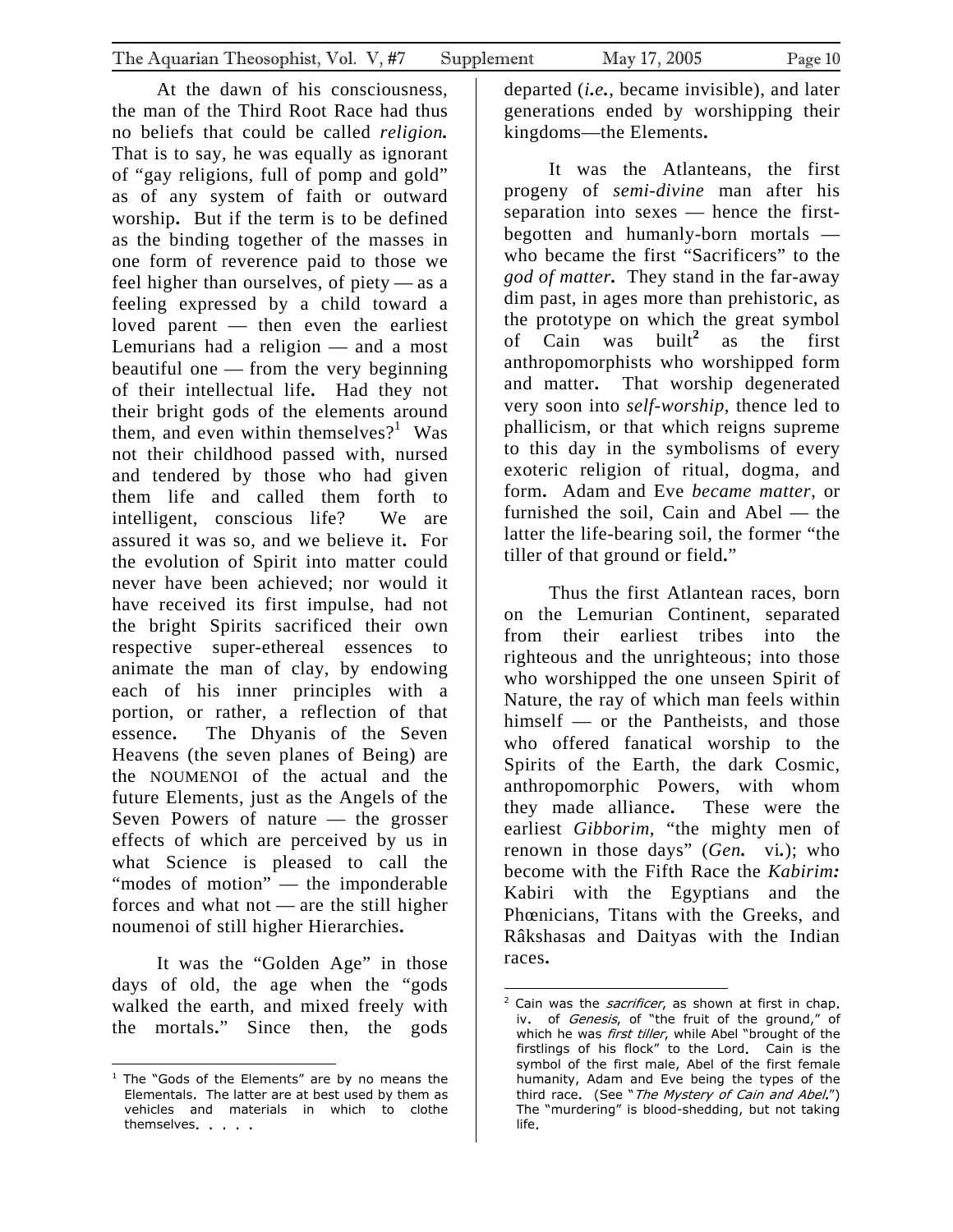Such was the secret and mysterious origin of all the subsequent and modern religions, especially of the worship of the later Hebrews for their tribal god**.** At the same time this sexual religion was closely allied to, based upon and blended, so to say, with astronomical phenomena**.** The Lemurians gravitated toward the North Pole, or the Heaven of their Progenitors (the Hyperborean Continent); the Atlanteans, toward the Southern Pole, the *pit*, cosmically and terrestrially — whence breathe the hot passions blown into hurricanes by the cosmic Elementals, whose abode it is. The two poles were denominated, by the ancients, Dragons and Serpents — hence good and bad Dragons and Serpents, and also the names given to the "Sons of God" (Sons of Spirit and Matter)**:** the good and bad Magicians**.** This is the origin of this dual and triple nature in man**.** The legend of the "Fallen Angels" in its esoteric signification, contains the key to the manifold contradictions of human character; it points to the secret of man's self-consciousness; it is the angle-iron on which hinges his entire life-cycle; — the history of his evolution and growth**.**

On a firm grasp of this doctrine depends the correct understanding of esoteric anthropogenesis**.** It gives a clue to the vexed question of the Origin of Evil; and shows how man himself is the separator of the ONE into various contrasted aspects**.**

The reader, therefore, will not be surprised if so considerable space is devoted in each case to an attempt to elucidate this difficult and obscure subject**.** A good deal must necessarily be said on its symbological aspect; because, by so doing, hints are given to the thoughtful student for his own investigations, and more light can thus be suggested than it is possible to convey in the technical phrases of a more formal, philosophical exposition**.** The "Fallen

Angels," so-called, are *Humanity itself.*  The Demon of Pride, Lust, Rebellion, and Hatred, has never had *any being before*  the appearance of physical conscious man**.** It is man who has begotten, nurtured, and allowed the fiend to develop in his heart; he, again, who has contaminated the indwelling god in himself, by linking the pure spirit with the impure demon of matter**.** And, if the Kabalistic saying, "*Demon est Deus inversus*" finds its metaphysical and theoretical corroboration in dual manifested nature, its practical application is found in Mankind alone**.**

Thus it has now become self-evident that postulating as we do

- (*a*) the appearance of man before that of other mammalia, and even before the ages of the huge reptiles;
- (*b*) periodical deluges and glacial periods owing to the karmic disturbance of the axis; and chiefly
- (*c*) the birth of man from a Superior Being, or what materialism would call a *supernatural* Being, though it is only super*-human—*it is evident that our teachings have very few chances of an impartial hearing**.**

Add to it the claim that a portion of the Mankind in the Third Race — all those Monads of men who had reached the highest point of Merit and *Karma* in the preceding Manvantara — owed their psychic and *rational* natures to divine Beings *hypostasizing* into their fifth principles, and the *Secret Doctrine* must lose caste in the eyes of not only Materialism but even of dogmatic Christianity**.** For, no sooner will the latter have learned that those angels are identical with their "Fallen" Spirits, than the esoteric tenet will be proclaimed most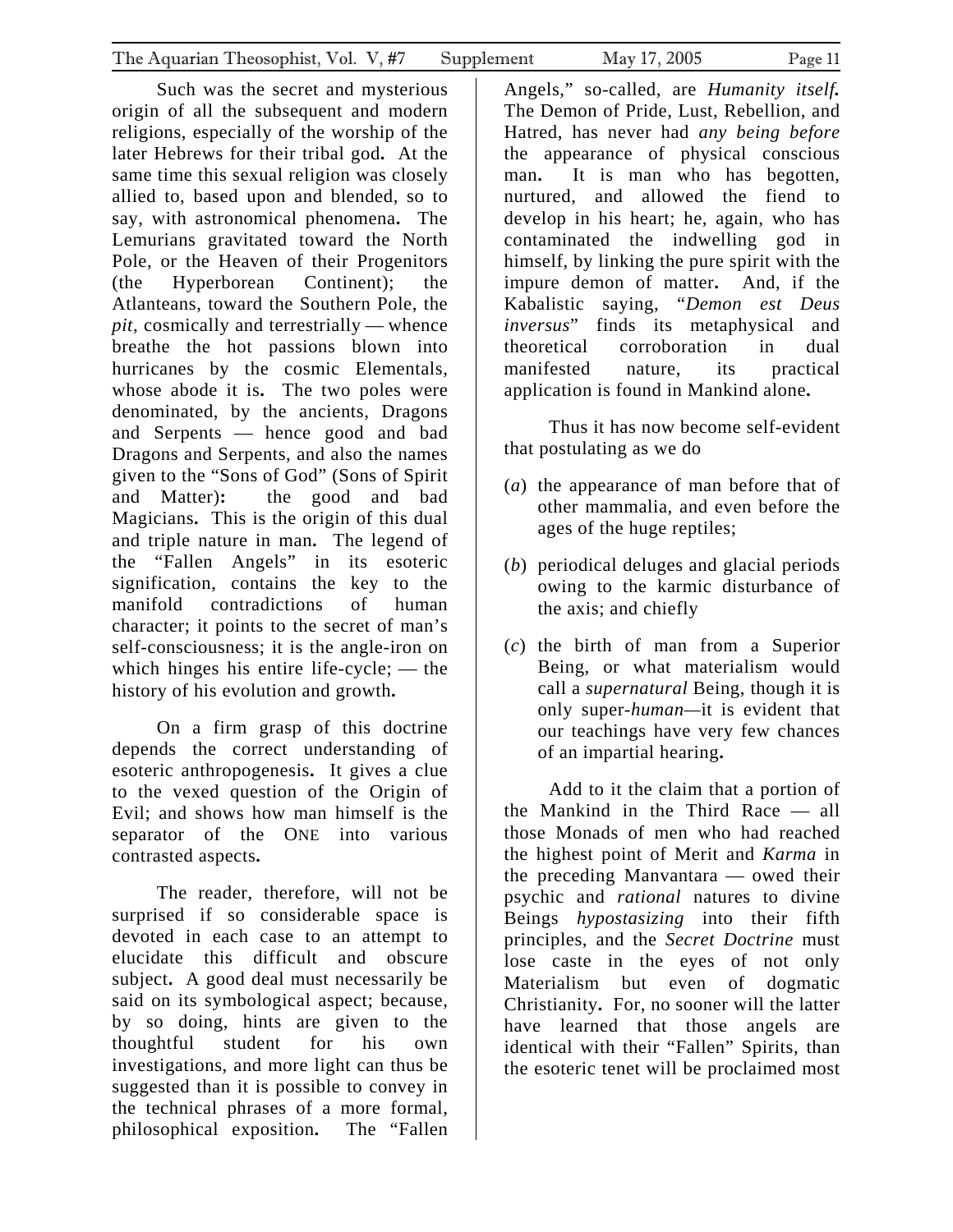<span id="page-11-0"></span>

| terribly heretical and pernicious. <sup>1</sup> The |  |  |
|-----------------------------------------------------|--|--|
| divine man dwelt in the animal, and,                |  |  |
| therefore, when the physiological                   |  |  |
| separation took place in the natural course         |  |  |
| of evolution - when also "all the animal            |  |  |
| creation was <i>untied</i> ," and males were        |  |  |
| attracted to females — that race fell: not          |  |  |
| because they had eaten of the fruit of              |  |  |
| Knowledge and knew good from evil, but              |  |  |
| because they knew no better. Propelled              |  |  |
| by the sexless creative instinct, the early         |  |  |
| sub-races had evolved an intermediate               |  |  |
| race in which, as hinted in the Stanzas,            |  |  |
| the higher Dhyan-Chohans had incar-                 |  |  |
| nated. <sup>2</sup> "When we have ascertained the   |  |  |
| extent of the Universe and learnt to know           |  |  |
| all that there is in it, we will multiply our       |  |  |
| race," answer the Sons of Will and Yoga             |  |  |
| to their brethren of the same race, who             |  |  |
| invite them to do as they do. This means            |  |  |
| that the great Adepts and Initiated                 |  |  |
| ascetics will "multiply," <i>i.e.</i> , once more   |  |  |
| produce Mind-born immaculate Sons-in                |  |  |
| the Seventh Root-Race.                              |  |  |

It is so stated in the Puranas; in *Adi Parvan* (*p.* 115) and *Brahmâ Purâna*, etc**.**  In one portion of the *Pushkara Mahatmya*, moreover, the separation of the sexes is allegorized by Daksha, who, seeing that his will-born progeny (the "Sons of passive Yoga"), will not create men "*converts half himself into a female*

1

<span id="page-11-2"></span>fruitless ascetics, is said, as soon as he dies in one  $2$  This is the "undying race" as it is called in Esotericism, and exoterically the fruitless generation of the first progeny of Daksha, who curses Narada, the divine Rishi, alleged to have dissuaded the Haryaswas and the Sabalâswas, the sons of Daksha, from procreating their species, by saying "Be born in the womb; there shall not be a resting place for thee in all these regions"; after this Narada, the representative of that race of body, to be reborn in another.

by whom he begets daughters," the future females of the Third Race which begat the giants of Atlantis, the Fourth Race, so called**.** In the Vishnu Purâna it is simply said that Daksha, the father of mankind, established sexual intercourse as the means of peopling the world**.**

Happily for the human race the "Elect Race" had already become the vehicle of incarnation of the (intellectually and spiritually) highest Dhyanis before Humanity had become quite material**.** When the last sub-races — save some lowest — of the Third Race had perished with the great Lemurian Continent, "the seeds of *the Trinity of Wisdom*" had already acquired the secret of immortality on Earth, that gift which allows the same great personality to step *ad libitum* from one worn-out body into another**.** (*S.D.* II, p. 272-76)



## DNYANESHVARI

#### **LXII**

[The *Dnyaneshvari* is mentioned many times by Madame Blavatsky, always in glowing terms. The following rendition is extracted from Manu Subedar's translation. The great Sage, Dnaneshwara Maharaj sang this work to his people when he was quite young. He did it in their native language, Marathi, about 700 years ago. It is his commentary on the *Bhagavad Gita.*]

#### **CHAPTER FIFTEEN**

The oscillation of Gunas continues until Tamas works up too far. Clouds of

<span id="page-11-1"></span>earthly, sensual, *devilish*"; and psüche is Manas, <sup>1</sup> It is, perhaps, with an eye to this *degradation* of the highest and purest Spirits, who broke through the intermediate planes of lower consciousness (the "Seven circles of fire" of Pymander), that St. James is made to say that "this Wisdom (psüche in the original) descended not from above, but is the "human soul," the Spiritual Wisdom or Soul being Buddhi. Yet Buddhi per se, being so near the Absolute, is only *latent* consciousness.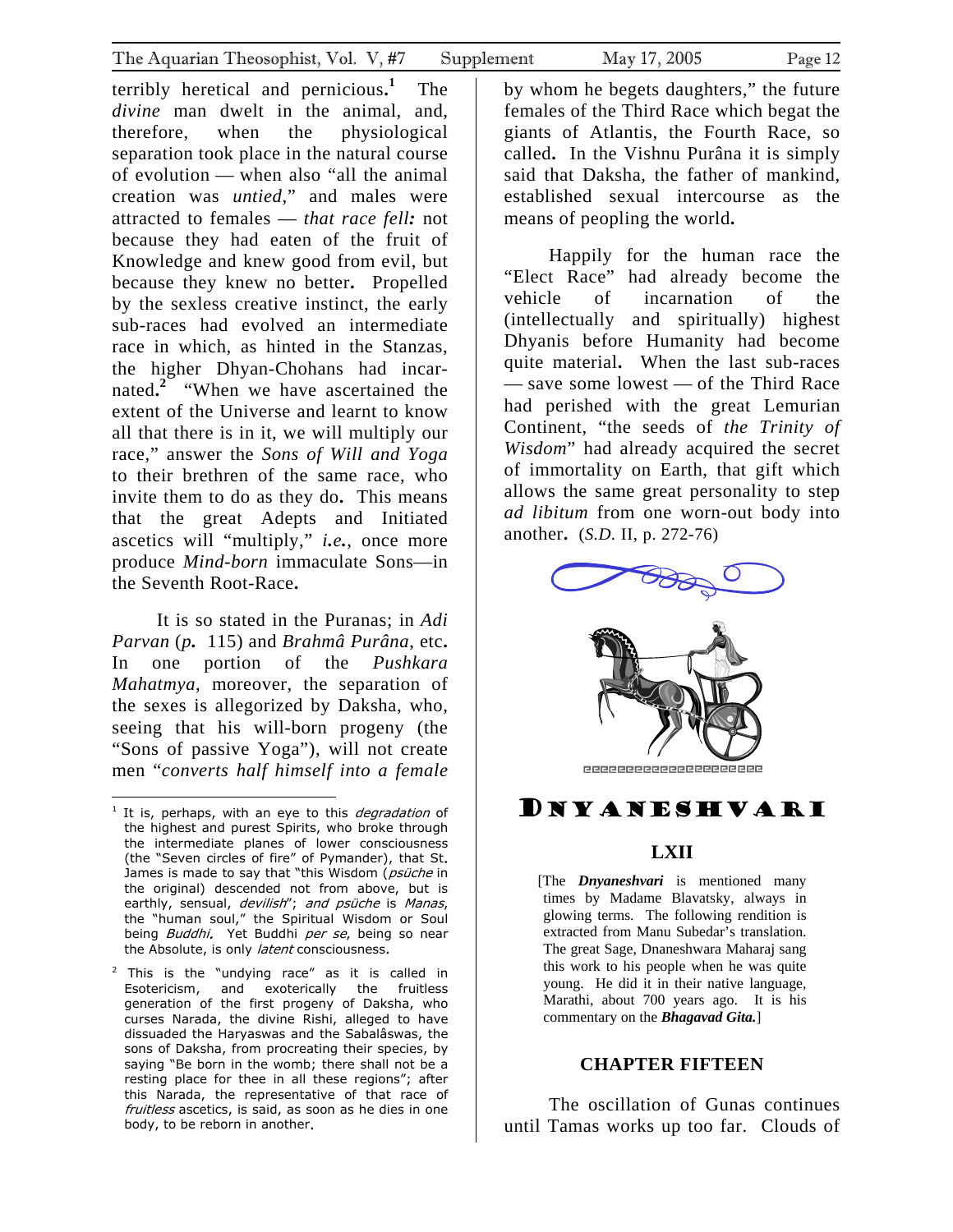Satva arise in the human branch through this Satva, sprouts of positive desire grow from which the fruits of merit (Punya) arise. Then wisdom (Dnyana) dawns and knowledge advances. Energy and thought begin to be seen. Discrimination adorns this branch of Satva. Positive deeds, the pursuit of the Vedas, meritorious action, sacrifice and other rituals are seen on this branch. The branches of Yoga, asceticism and renunciation then appear as the most tender leaves. Superior discipline and steadiness take these sprouts in higher regions and this branch then wafts by the Satva wind. Performance of duty (Dharma) then shoots up and fruits in the form of heaven appear on his branch. These branches then approach liberation itself. There are other branches that constitute the sun, moon and other constellations, also other schemes of life such as Pitras, Rishis and Vidyadharas. …

You may wonder how it is possible to destroy such a tree as large as this whose upper branch reaches the highest regions and whose root is in formless Brahman. The lower branches envelop the moveable and immoveable life whose middle branches contain the whole of the human world. But you need not be afraid. A child is afraid of a bogey, but can get over it easily. Castles in the air come down of their own accord. The horn of the hare can be broken (because it does not exist). Similarly, it is not a big trouble to destroy this tree of the world that is not real. It is like a house full of "children of a barren woman." It is like a conversation in a dream. If this tree, as I have described it, were real, no one would deal with it. It is like serving a king with butter from a tortoise (who cannot produce butter). The waters of the mirage are only real at a distance. You cannot grow rice and plantains out of them. When the root is false, how can the fruit be real? The root of this worldly tree is

non-wisdom (Ajnyana). In a sense there is no end to the expanse of this tree. There is no awakening till sleep subsides. There is no light in the night. So long as knowledge of Brahman is not there, there is no limit to the expanse of this tree. When there is wind, there are a million waves on the ocean. When the sun goes down with sunset, the mirage also disappears like when the lamp is put out, the light also goes out. In order to end this tree, you have to strike at the root, that is at non-wisdom. The tree has been called eternal. As there is no truth in the origin of this tree, it cannot produce truth; and where there is no truth everything is negative and a negative is eternal. He who is not born cannot have a mother. Nor can there be any astrology of the child of a barren woman. What does not exist is eternal. So long as an earthen pot is not molded, there is no earthen pot. In this way, this tree is without a beginning and without an end. Yet whatever is seen in ordinary life is not real. The mirage does not rise from a mountain. Nor does it meet the ocean. It is just in the middle and unreal. Similarly this tree has neither beginning nor end, but it is in the middle as an unreality. It appears attractive like a rainbow. It acts on the ignorant in the same manner as a juggler misleads people. The sky is not of blue color but it appears blue. This tree, therefore, appears in one form in one second, but is never the same. Things seen and experienced in a dream are of no use in waking life. Similarly this transitory existence of the world is merely an appearance. While superficially it seems as if it is there when one goes to find it, he does not find it. It is like the antics of a monkey reflected in water. The waves of this worldly life appear and disappear so quickly that even light cannot catch up with it. At the end of summer, it is difficult to say from which way the wind is blowing. (It is blowing from all directions). It ought not to be difficult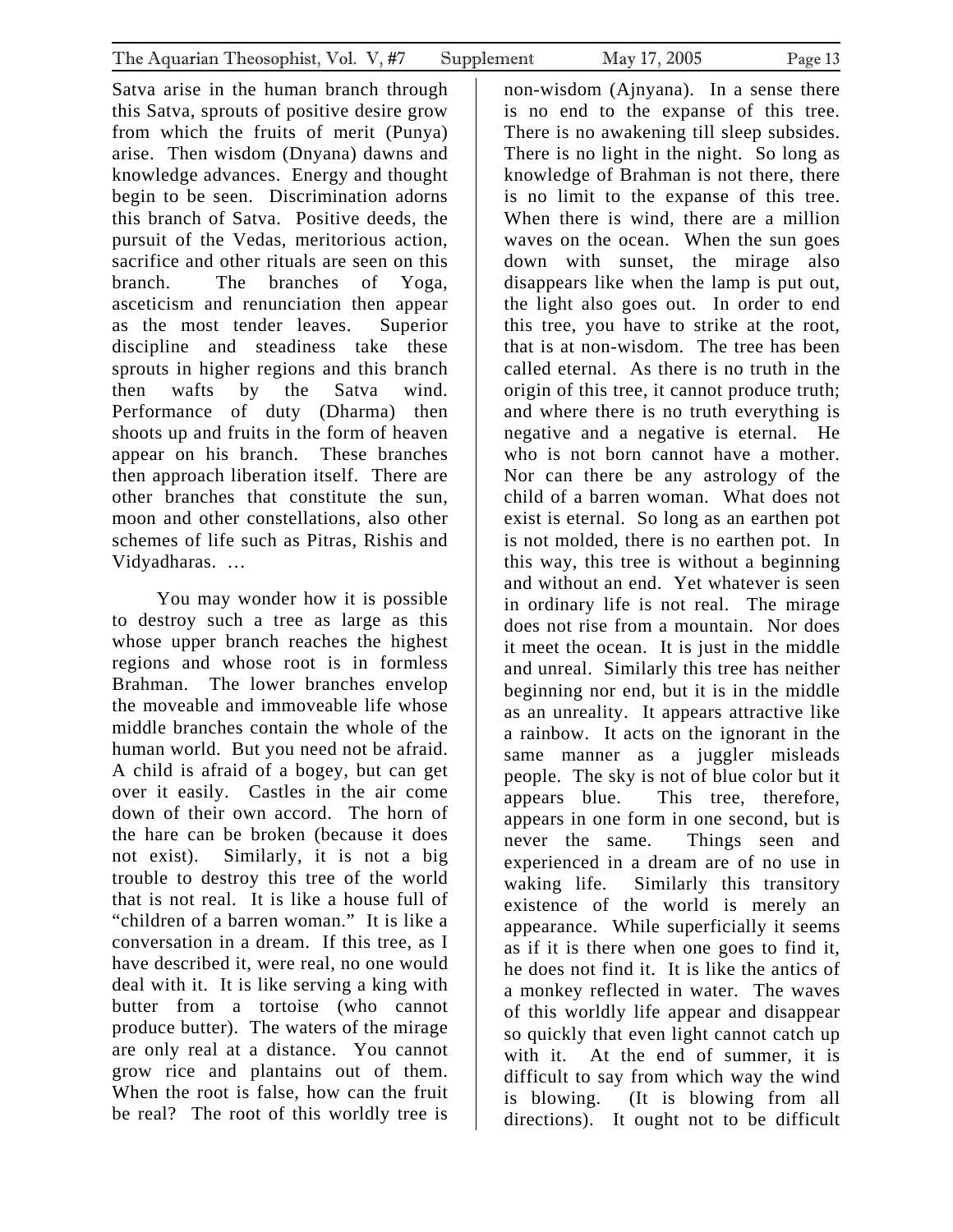<span id="page-13-0"></span>then, to destroy what has neither beginning nor end and whose existence is doubtful. Non-wisdom secures it, its existence, and knowledge of Self will destroy it. There are no other means and if you get mixed up with this tree. You will move up from one branch to the other, from the lower to the highest and

the higher to the lower.

Therefore, destroy them all, but make your effort intelligently. If sticks were thrown at a rope in the belief that it was a serpent, the labor was wasted. It would be like a man being drowned in a river where he has gone to fetch boats in order to cross a mirage. If you, therefore, try to destroy this world by wrong means, it will rebound on you. And the obscuring of Self only strengthens the hallucination of unreality. A wound in a dream can be put right finally by waking up and not by the application of any medicine. The root of non-wisdom must be destroyed by the axe of wisdom. The axe cannot be held by the intelligence except by renunciation (Vairagya). When the feeling of aloofness grows, intelligence will turn away from the highest worldly enjoyment as a man turns away from the food, which the dog has vomited. The practical feeling of aloofness means that the heart turns away from all objects and the sword of wisdom would be plunged deep into non-wisdom after removing the scabbard in the form of consciousness of body. The sword is sharpened from the stone of discrimination. It is chilled into the wisdom of Brahman and polished by the doctrine of unity. Holding its handle in the form of determination and with faith of mind, it should be tried once or twice. And then in this condition of Yoga there will be nothing to hit it with, as there will be complete unity. This sword in the form of knowledge will destroy this tree of the universe as the wind scatters the clouds and the sun destroys darkness and waking destroys a dream. It will

disappear as the mirage disappears in the moonlight. One should realize his true Self, which has no form and no possession.

A stupid man by means of a mirror increases the images, but you must not do so. The Self is to be realized in the same manner as one knows that there is water running under the ground, though a well has not been dug out or as a reflection in the water merges in the original when the water dries up or the space contained in a vessel merges in the large space when the vessel is broken, or fire loses its strength when the fuel is exhausted.

#### [TO BE CONTINUED]



#### *Book Review*  Leibniz: A very Intuitive Philosopher

#### **Perception**

The transitory state which enfolds and represents a multiplicity in a unity, or in the simple substance, is exactly what one calls *perception.* One must distinguish this from *apperception* and from *consciousness… p. 18* 

#### **Perception, Mechanically inexplicable**

One is obliged to admit that *perception* and what depends upon it is *inexplicable on mechanical principles,* that is, by figures and motions. In imagining that there is a machine whose construction would enable it to think, to

<sup>[</sup>*G. W. Leibniz's Monadology,* an edition for Students, by Nicholas Rescher, University of Pittsburgh Press [1](#page-13-1)991;  $$22.50$ <sup>1</sup>

<span id="page-13-1"></span> $\overline{a}$  $1$  It is a little pretentious to call this a "book review." It is actually a series of quotes from the book illustrating its value for Theosophical Students.  $-$ ED., <sup>A</sup>.T.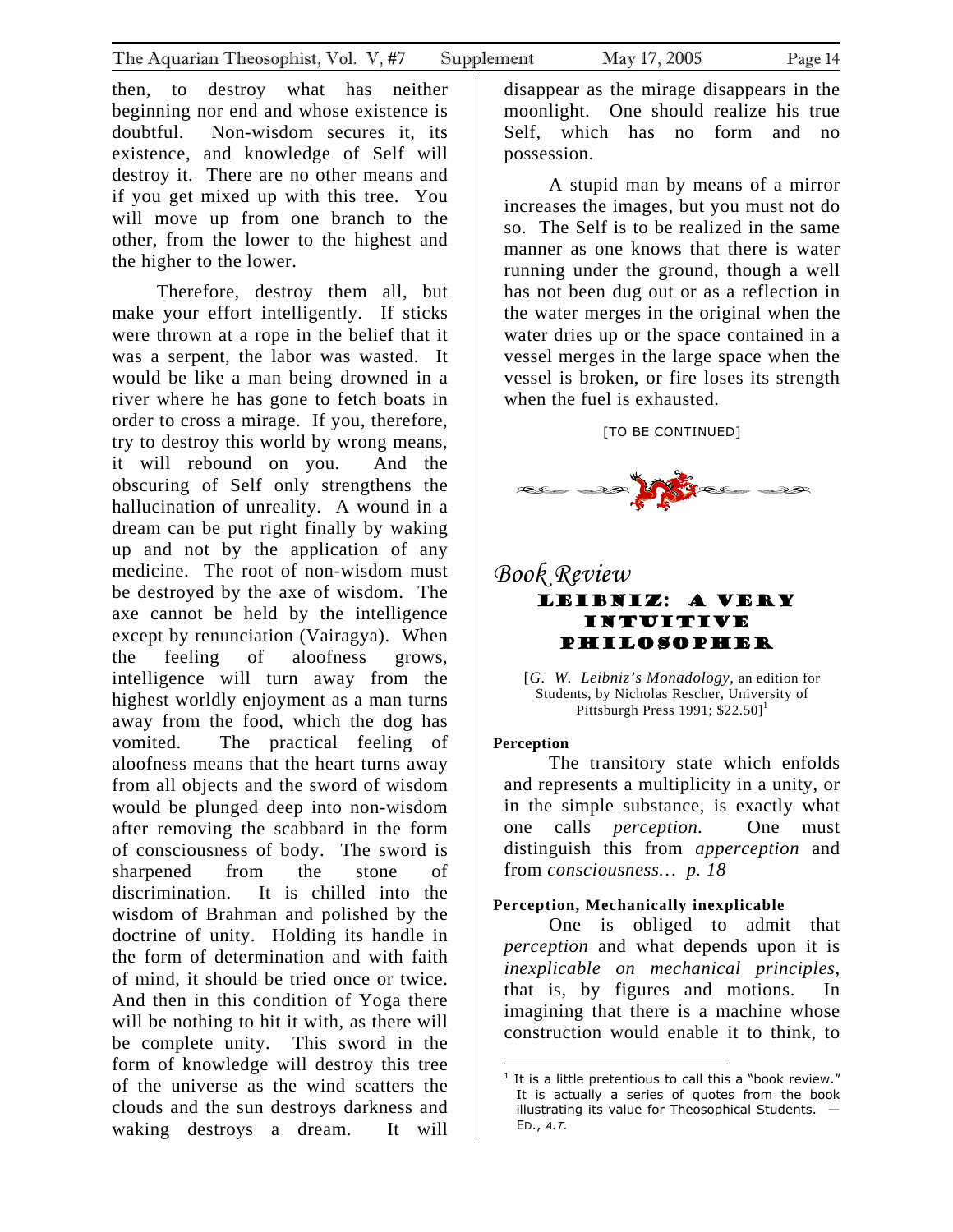when visiting within it, find only parts pushing one another, and never anything by which to explain a perception. Thus it is in the simple substance, and not in the composite or in the machine, that one must look for perception. Moreover, there is nothing besides this — besides perceptions and their changes — that one could possibly find in a simple substance. It is also in this alone that all the *internal actions* of simple substances can consist.

#### **Created Monads:** *Entelechies or incorporeal automata*

One could give the name e*ntelechies* to all simple substances or created monads. For they all have in them a certain perfection; there is a certain selfsufficiency that makes them sources of their own internal actions and, so to speak, incorporeal automata. (p. 19)

#### **A Philosopher of PROCESS**

[commentary] Section 15 will inform us that the action of the "internal principle of change" — this inner "active force" of monadic development over time — is to be characterized as *appetition.* This move of force is operative within all created monads, providing them with a "program," as it were, specifying once and for all how their entire history unfolds in a predetermined fashion. Leibniz entertained the radical idea — not projected in modern science until the double helix of contemporary genetics that information could be encoded in the internal make-up of a substance in such a way as to pre-program in its natural make-up the entire course of its subsequent development. Such a preordained process of change determines a substance's orderly unfolding over time in much the way in which an acorn embodies the developmental instructions that lead it to grow into an oak tree rather than a maple. Leibniz considers the

internal principles as akin to the algebraic rule for generating a numerical series or (better yet) as the generating equation for

a continuous curve. This system unfolding of its own successive states the whole history of its particular actions, so to speak — serves to endow each substance with its own particular individuality.

The fact that monadic change proceeds from within marks substances as units of activity — as *agents* — and thus is the definitively important aspect of their nature. This doctrine marks Leibniz as a **philosopher of process**, and sets him apart from the succession of theories (reaching from Parmenides to Spinoza to Bradley) who see time and change as insignificant and somehow illusory features of a fundamentally timeless and unchanging universe. (pp. 70-71)

#### **Qualitative complexity contrasted to Quantitative simplicity**

All monads have a complex inner structure, an internal complexity of differentiated *detail* that runs on into endless variation, somewhat like the infinite decimal expansion of a unit like *pi* or the square root of two. This complexity serves both to differentiate substances from one another, and to differentiate every state of the substance from every other over time. In fact substantial change simply consists in this alteration of detail. For Leibniz, it is the totality of its properties that establish its characteristic identity. On this basis each individual substance is, as it were, a species unto itself.

This qualitative complexity of monads stands in stark contrast to their quantitative simplicity. This may explain why Leibniz eventually came to prefer terms of art like *monad* or *entelechy* when referring to "simple substances." (p. 72)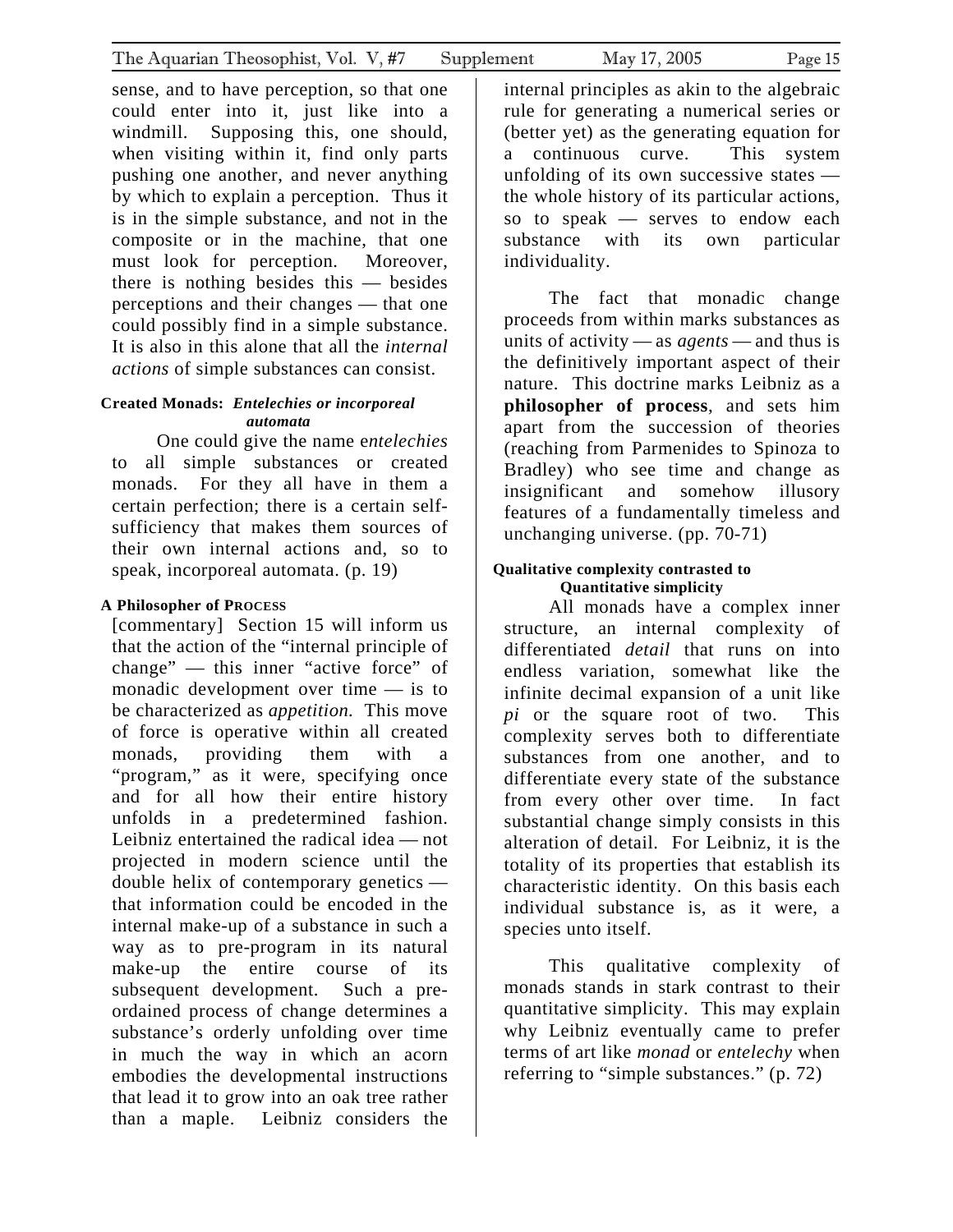#### **Monads of all three levels are practitioners of perception.**

[Commentary] For Leibniz, perception is an extraordinarily broad conception: "the representation of multiplicity in unity, within a single substance." The conscious perceptions of higher animals (not to speak of the self-conscious *apperception* of which we humans are capable) are very special cases.

Members of the Cartesian school held that all those organisms that cannot reason (plants and animals alike) are strictly mechanical contrivances or "living automata." Excluded from the domain of the rational, thinking substances, subhuman animals thus fall into the realm of extended substances as strictly physical mechanisms. Leibniz strongly opposed this Cartesian idea that all mental life must be conscious. Unconscious perceptions that lie beneath the threshold of conscious awareness are a crucial instrumentality of his thought. For Leibniz, perception is not the capacity of a specific kind of being but pervades nature throughout.

Monads of all three levels (*entelechies* = created monads in general, *souls* = ruling monads in animals, *spirits* = ruling monads in rational creatures) are all practitioners of perception. But souls can be conscious, and apperception self-consciousness — occurs in spirits alone. (p. 78)

#### **Matter divisible** *in infinitum*

Since matter is divisible *in infinitum,* every substance, however lowly, is dominant over an entourage of others. Each, accordingly, has a coordinated "body" of sorts for which it is the dominant "soul," an entelechy with a function or  $telos<sup>1</sup>$  $telos<sup>1</sup>$  $telos<sup>1</sup>$  of its own. All of nature is thus organic. Even those objects we deem inorganic, such as rocks, have cells in their crystalline substructure which renders them organic on the level of very small constitutive components. All of these "organic" substances embody principles of operation that exfoliate their development over time even as an acorn is pre-ordained to develop "automatically" into an oak tree. The individual monads themselves, which constitute bodies, are "incorporeal automata" striving to bring their own particular nature to increasingly fuller actualization. (p. 90)

#### **Apperceptively self-conscious spirits capable of** *science* **and** *morality.*

[Commentary] Leibniz takes rational spirits of humans to differ from the more primitive souls characteristic of lower animals through the possession of a capacity for conceptual thinking with its concomitant access to knowledge of universal generalizations and truths of reason — especially the "eternal truths" of logic and mathematics. The capacity for abstract thinking (through which selfknowledge becomes possible) endows these higher-level creatures with an ability to perform inductive and deductive reasoning, and also enables them to make evaluative assessments. Thus while mere soul-endowed animals can have consciousness, sensation, memory, association, anticipation, and affection/aversion, it transpires that only the apperceptively self-conscious spirits can attain to the theoretical knowledge and rational evaluation, which involve conceptualization and universal judgment. They alone are capable of *science* and of *morality.* (p. 110)

#### **Leibniz equates passivity with imperfection**

Leibniz equates passivity with imperfection. This passivity/imperfection has two sides, a physical and (in spirits only) a moral one. Physical imperfection represents the *material* side of substances,

<span id="page-15-0"></span> 1 "An end or purpose of its own. The adjective, enteles, used in ordinary speech to mean "complete, pefect or full-grown."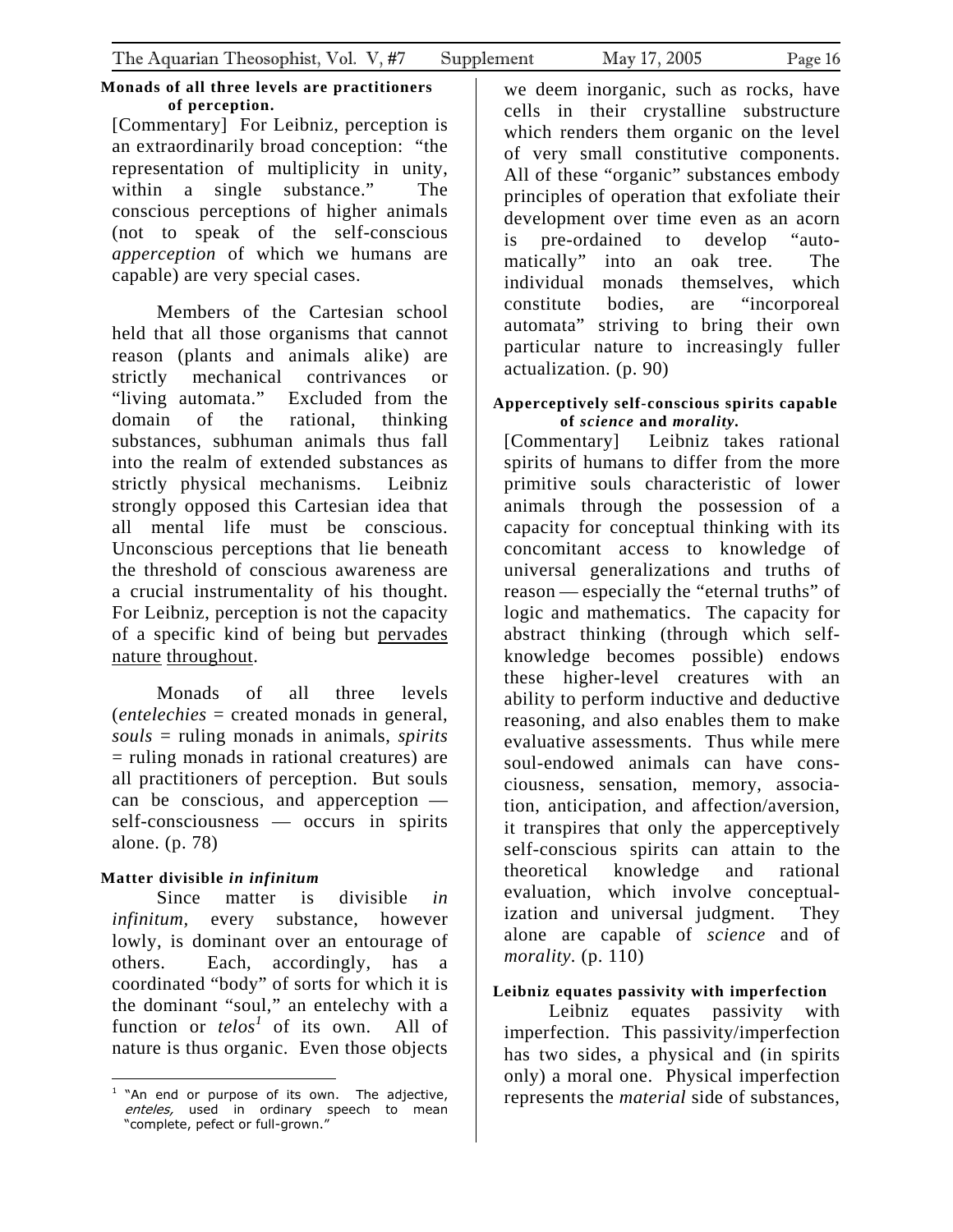moral imperfection their *spiritual* side, as it were.

All created substances have a passive side that incorporates their limited and imperfect nature — an inherent "inertia"<sup>[1](#page-16-0)</sup> that represents their "material" aspect. This "original imperfection" is included in the inevitable constitution of their defining characterization — the individualized make-up that constitutes them as the individuals they are.

#### **Monads perceive from different points of view**

All monads, all actual substances, perceive essentially the same thing — the actual universe as a whole. But they perceive it from different points of view, and accordingly with different degrees of clarity. In this way, the greatest appropriate degree of variety is achieved. And the fact that every possible point of view is actually occupied by a substance makes this world a plenum. (p. 202)

#### **The dominant Monad represents synthesis of perception**

Thus, although every created monad represents the entire universe, it represents more distinctly the body which is especially bound to it and of which it is the entelechy. …

[Commentary] When Leibnitz says that every substance has a body that is "especially bound to it," he does not mean that monads are material — that they have bodies by way of *composition.* Rather, he

<u>.</u>

 "Inertia, so called, "is force" according to Newton (Princ. Def. iii.), and for the student of Esoteric Sciences the greatest of the occult forces." (S.D.I,  $511$ ) — ED., A.T.

means that monads form parts of organized complexes and thus acquire bodies by way of *association.* Each created substance has a "body" of certain other substances that are coordinated with it and for which it serves as unifying entelechy. In its role as "dominant" monad it perceives/represents with comparatively greater clarity the environing "body" of other monads that are affiliated to it. (p. 216-18)

[Commentary]Leibniz holds that hierarchical organization pervades the organic realm. Every organism is a unit of units, each integrated into a single whole through the operation of a dominant monad (or entelechy) that provides for the substantial bonding unit of this unit. This dominant monad perceives (and thereby expresses or represents) with comparatively great clarity what is happening throughout this whole organism and thus constitutes it principle unity. (p. 234)

#### **The holographic universe foreseen by Leibniz**

Thus each organic body of a living being is a kind of divine machine or natural automaton which infinitely surpasses all artificial automata. … The machines of nature, namely living organisms, are still machines even in their smallest parts, *ad infinitum.* It is this that constitutes the difference between nature and artifice, that is, between divine artifice and ours. (See *Theodicy,* secs. 134, 146, 194, 403)

#### **Life is Everywhere.**

The combination of cells into plants or the fusion of individuals into cooperative source units (in sponges or even bee-swarms or flocks of birds) make for a unification of separate individuals into a larger whole. Leibniz puts great emphasis on this sort of emergence of higher level composite units through the coordinated and, as it were, collaborative interactions of lower level ones.

<span id="page-16-0"></span> $1$  The Dream of Ravan echoes this idea on page 44: "The Tamas quality ... is the absence of all knowledge, feeling, motion, penetrability, transparency. It is, in fact, what may appear a strange expression, the moral basis of matter; or, in other words, that stolid state or form of spirit, which causes it to appear and be what we call matter. …the great characteristic of brute matter, insensibility, opacity, cold obstruction, immovability;  $-$  in optics, the dark purple or violet ray..."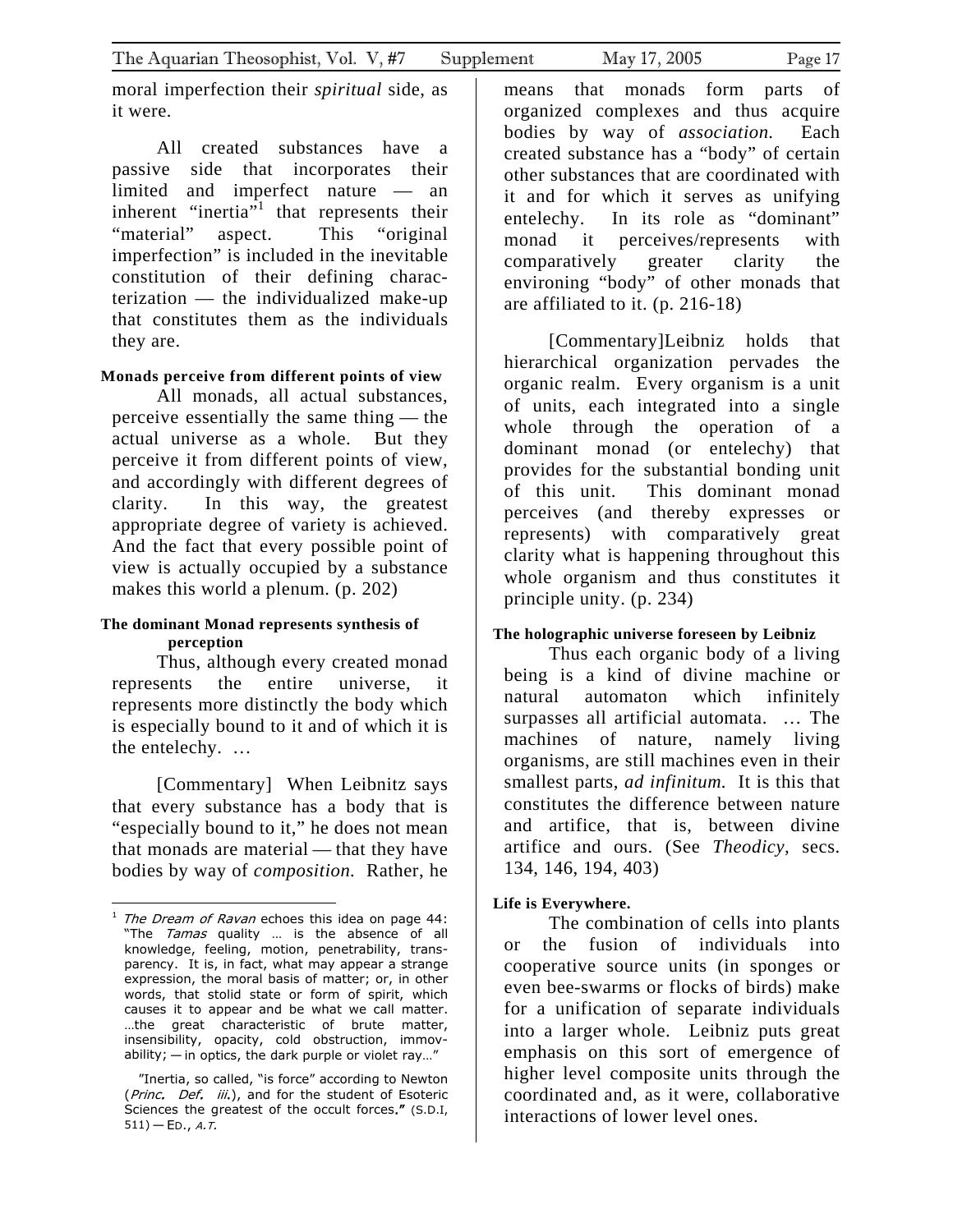<span id="page-17-0"></span>Leibniz's pan-organic view of the world is predicated on the idea that "life is everywhere." (p. 228)

Thus nothing is fallow, sterile, or dead in the universe; there is no chaos, no disorder save in appearance. It is somewhat like what appears in a distant pond, in which one might see the confused and, so to speak, teeming motion of the pond's fish, without distinguishing the fish themselves. (See *Theodicy,* Preface.)

#### **Birth and Death are doorways, not finalities.**

This also brings it about that there is never either complete birth or complete death, in the strict sense of a separation of the soul from the body. What we call *births* are unfoldings and growths; even as what we call *deaths* are enfoldings and diminutions. (p. 240)

#### **The Mind-Body Problem**

[Commentary] Leibniz applies his theory of a pre-estalished harmony obtaining among all monadic operations to the solution of the mind-body problem. The dominant mind-monad and the monads constituting its body agree in functioning — as Mark Twain asked, "When the body is drunk, does the mind stay sober?" (p. 260)

Souls act according to the laws of final causes through appetition, ends, and means. Bodies act according to the laws of efficient causes or of motions. And the two realms, that of efficient causes and that of final causes, are harmonious with one another. (p. 260)

The two realms of the psychological and the physical harmonize because both root in exactly the same foundation: the all-pervasive pre-established harmony<sup>[1](#page-17-1)</sup> that prevails among all existing monads.

It is this which aligns the perceptions and appetitions of a monad with the activities of its natural environment. Accordingly, the physical realm of mechanically operative efficient causes and the psychological realm of voluntaristically operative final causes accord with one another in complete coordination. Mindbody coordination simply constitutes no problem. (p. 263)



## ARTIST TURNING WEAPONS INTO PEACE STATUE

**By Angela Cara Pancrazio** 

Wednesday April 6, 2005 *The Arizona Republic* 

CENTRAL PHOENIX — A 24-foottall sculpture made from four tons of melted-down weapons is rising in the center of Phoenix.

Everything from automatic weapons and handguns to brass knuckles and knives have been transformed into the art project called *Release the Fear,* the brainchild of Phoenix artist Robert Miley.

His statue which he calls a monument to peace and understanding, is finally coming to fruition at Sweet Acacia Park, a tiny grassy space between Central and First avenues on Roosevelt Street.

The project that started nearly a decade ago is nearly complete, a looming sculpture that resembles a human figure with outstretched arms. It will be unveiled May 21.

Miley's design is based on his concept to show fear rising out of the weapons, then released through the outstretched arms aiming at the heavens. The figure is also symbolic, representative of the city's icon, the Phoenix bird.

<span id="page-17-1"></span> 1 Leibniz's "pre-established harmony" might be, in Theosophy, the "compassion" at the center of the Karmic wheel.  $-ED.$ , A.T.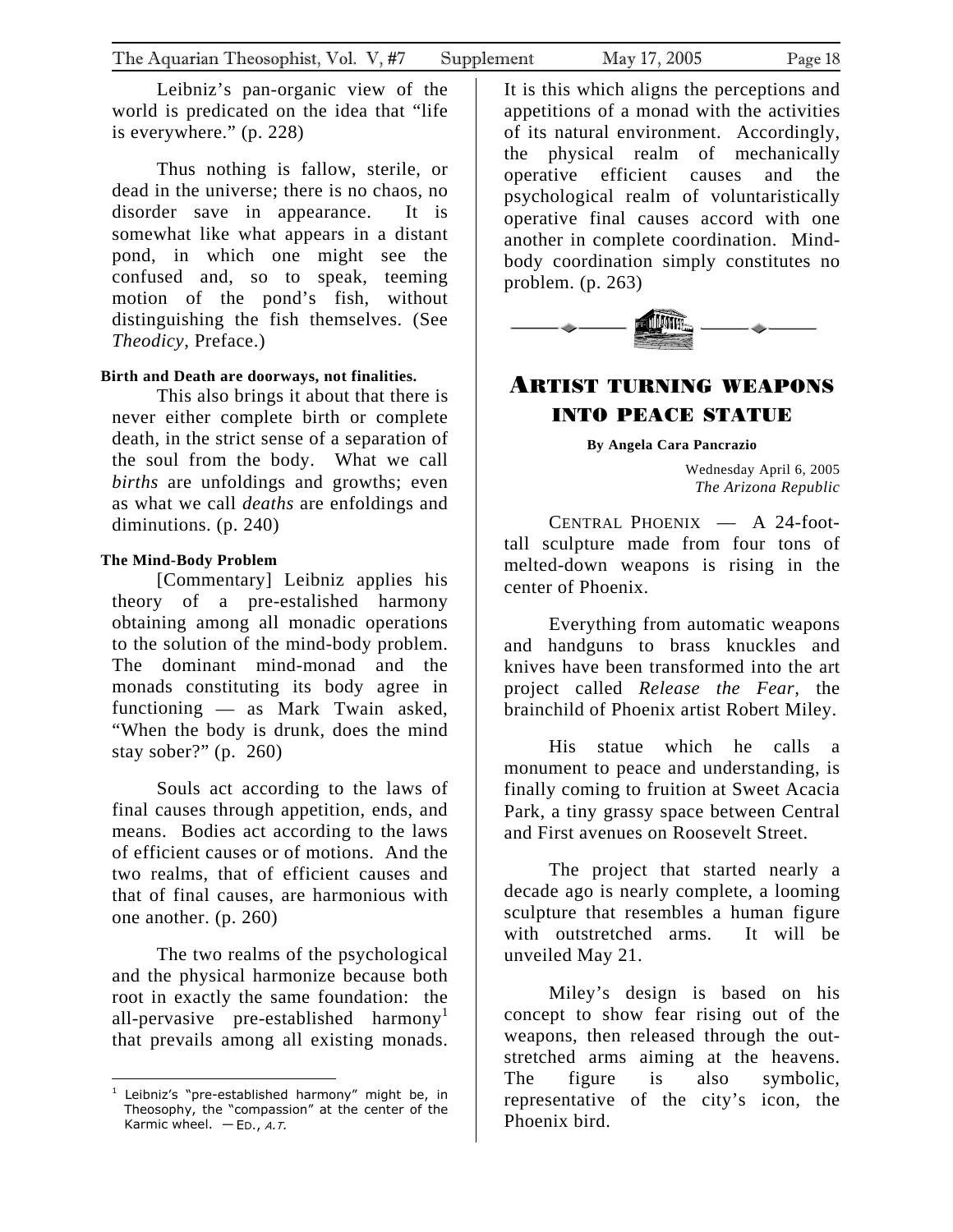<span id="page-18-0"></span>The artist said he sought to take something that was used for something terrible and give it hope.

He intentionally set aside dozens of the weapons confiscated by local law enforcement officials and placed them around the base of the sculpture.

"Seeing weapons at the base of this is a reminder of what we can transform from; we can rise above the violence and nothing is impossible," he said.

For **Viktor Frankl**, meaning is experiencing by responding to the demands of the situation at hand, discovering and committing oneself to one's own unique task in life, and by allowing oneself to experience or trust in an ultimate meaning — which one may or may not call God.

## The Pilgrimage

If the deepest work of the flesh is to get us out of control, then the deepest work of the Spirit is SELF-CONTROL. Self-control is the by-product of a selfforgetfulness.

Buddhism, as it is generally taught today, has as its foundation "The Four Truths" and the "Eight-fold Path." In the true spirit of the teachings, the Four Noble Truths are; 1. Suffering exists. 2. Suffering exists because we cling to ignorance. 3. Suffering ceases. 4. Suffering ceases with Self-realisation.

By clinging to false ideas of who and what we are, our name, body, occupation, relationship to others beings, nationality, positions etc., we lose our true identity and feel separate from the Source of all life and consciousness. As our beliefs and feelings create our reality, we disempower ourselves. Suffering ensues.

Self-realisation is God-realisation, that is, conscious Union with the Source. The way to this enlightenment is known as the "Eight-fold Path'. In Truth it is really three-fold, the other five are dissections of these. They are: 1. Right thought. 2. Right speech. 3. Right action. Is that not taught by every major religion? The most important guide-post on the path to enlightenment is HARMLESSNESS. Ahimsa, as practised by Mahatma (Great Soul) Ghandi is an expression of Harmlessness.

It all seems simple; however, we cannot fill a vessel with fresh, clean water without first emptying it of any old, muddy contents it may contain. Have we not all been hardly able to wait to tell a friend of the unkind things someone has said about him/her? Think about it. Did you tale-telling make your friend's day? Did you make your friend feel good? Why did you repeat it? Was your friend in any peril because of the criticism, or were you foolishly excited by the "drama" of it all? Were you truly being a "good" friend? Clean you own vessel.

Perhaps you made the error of reproaching the "attacker." It is not up to you to correct your brother but to accept him as he is. And that is very easy when you know that in the true nature of his godliness he is faultless. We are in the process of learning perfect love. Perfect love is unconditional. What we usually call love is anything but perfect. "I can only love you if..." Fill in your owconditions. They will lead you int wrong thoughts, words and deeds. The are not harmless. Above all, they harm you, yourself.

When we are critical of the ones we love we justify ourselves. "Oh, I'm just saying these things for your own good." In truth we are saying them so that they will conform to the way WE would like them to be. Is it so difficult to accept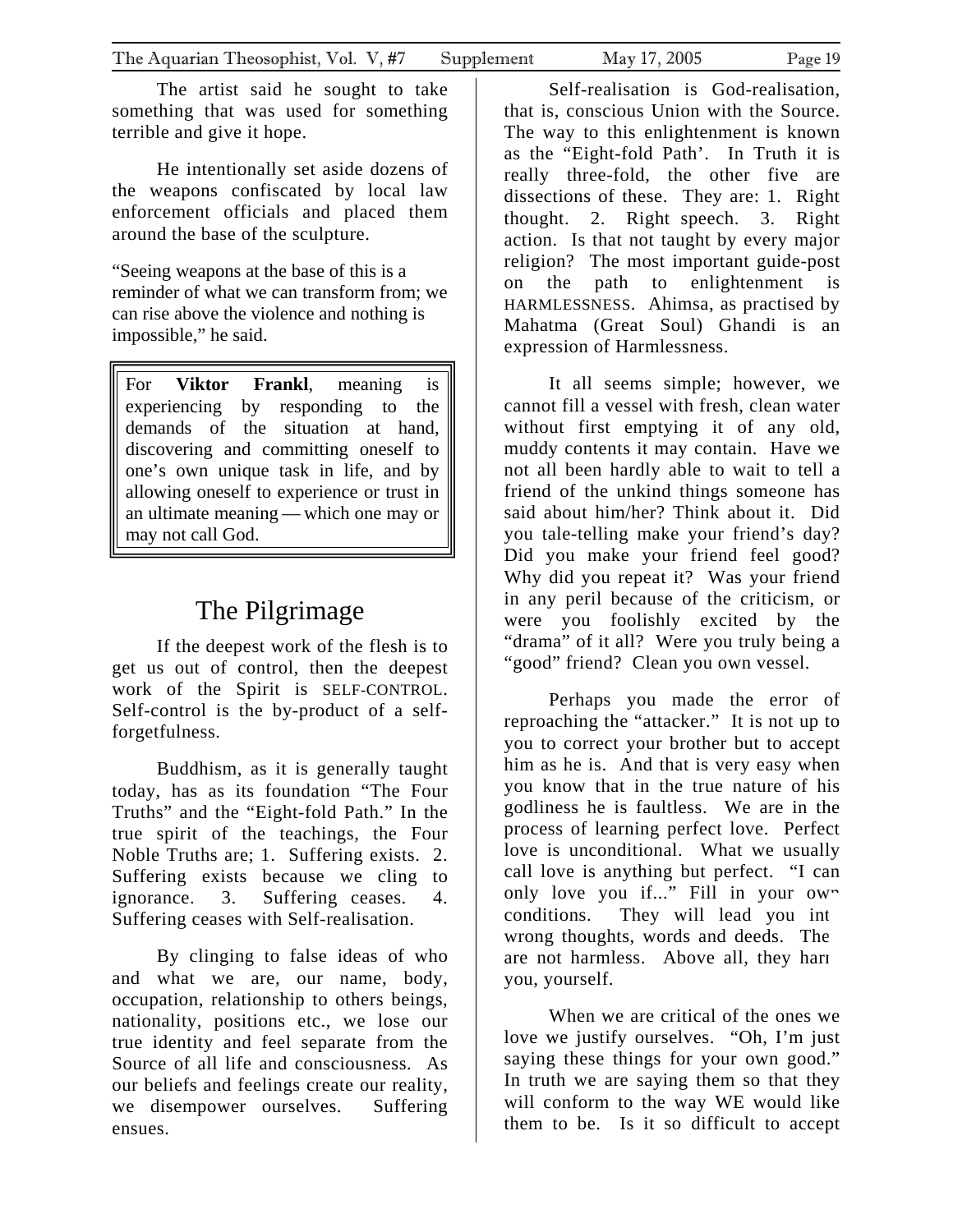<span id="page-19-0"></span>them as they are? Do they really do you harm? Is it the way you respond that is harming you? Now think about it. Are you really being harmless; to yourself?



## bodhicitta

Whether or not we actually achieve the realisation of bodhicitta and to what level or depth we gain such a realisation depends upon the force of our experience of great compassion. This great compassion, which aspires to free all sentient beings from suffering, is not confined to the level of mere aspiration. It has a dimension of far greater power, which is the sense of commitment or responsibility to personally bring about this objective of fulfilling others' welfare. In order to cultivate this powerful great compassion, we need to train our mind separately in two other factors. One is to cultivate a sense of empathy with or closeness to all sentient beings, for whose sake we wish to work so that they become free from suffering. The other factor is to cultivate a deeper insight into the nature of the suffering from which we wish others to be relieved.

> His Holiness the Dalai Lama from *Lighting the Way*, published by Snow Lion Publications

## CORRESPONDENCE

It occurs to me on the subject of Guru / chela relations:

We are all their students, we hope.

The task is for us to begin (or to continue with redoubled vigor) to work to use, practise and promulgate their philosophy of THEOSOPHY.

If we keep quiet and still nothing gets done. Causes delay.

They are restricted under Karma from "interference," as we have read in their published "Letters."

We are not  $\sim$  so the task (and test) is ours as best as we can manage among ourselves and for others.

That's as I see it.

Salaams



Dear friends,

I'd like to refer to the *Supplement* of February 2005. There we see the article: "Remote viewing Tibetan monks see Extra-Terrestrial Powers Saving the World from destroying itself in 2012."

The text says Indian Tourists hear from a few monks in certain monasteries in Tibet (not in Daramsala) that between 2010-2012 a great change will occur in the world. The A.T. editor, in his comments, rightfully says that the monks may have tailored their message to fit the conceptions of the tourists or simply to fit the "new age language."

I believe the theme of the next 10 or 20 years is too important to be left without further discussion. Different traditions have different views on the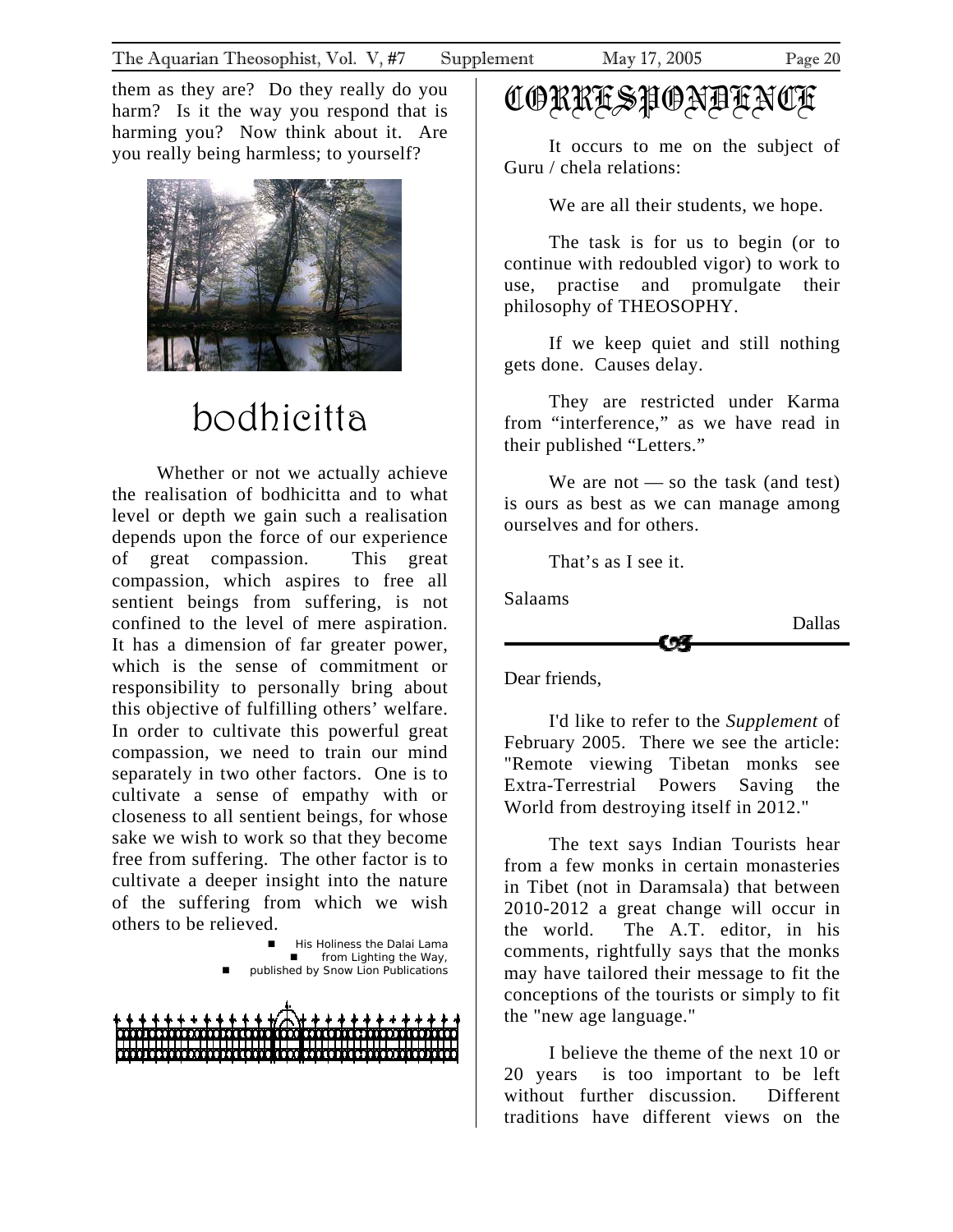<span id="page-20-0"></span>historical and karmic challenges humanity is facing now. One of these viewpoints is

the astrological approach, about which HPB wrote more than once.

These points of view should be discussed by us in accordance with the second goal of the theosophical movement, the comparative study. And we should be able to see and sense the present moment (2005-2020) as we study the theosophical theory of cycles.

There is no need to exchange personal dogmas, inflexible opinions or ready-made revelations. Instead, there is an opportunity to share our doubts, to question things together, to openmindedly exchange our views, to study what HPB and WQJ or the Mahatma Letters teach us, and also to read the present-day facts while listening to our inner selves.

As to that interesting article on the Tibetan remote viewers, its author N. K. Subramanium could be asked to give us some more hints and information.

After all, in what monasteries did the monks talk? Who are the monks? And who are the tourists who heard the monks? When was the message given to the tourists? Mr. Subramanium could help us further about the actual sources of his article.

My suggestion is that the A.T. goes ahead with the subject of human karma in 2005-2020. The USA State Department has a study made which got to a part of the media some time ago. Government experts foresee a radical ecological and geological change in the planet some time between 2007-2015. If that is true, we theosophists may have a couple of years to understand a little bit more about the theory of cycles, before having a much more intense PRACTICAL lesson about it!

I would like to hear from those interested in the subject, both directly, via e-mail, and in the pages of the A.T. Your view, Jerome? $1$ 

> Carlos Cardoso Aveline Brazil. [carlosaveline@hotmail.com](mailto:carlosaveline@hotmail.com)



It is through the Soul — the acquired experience — that Self perceives and acts; it is by means of the Soul that Self learns to know Itself as of another nature than its *experience*, *perceptions,* or *embodiments.*  Just as there is no soul without the Self, so there are no perceptions or experience without the Perceiver. *The growth of soul* depends upon the more and more full *realization* of the unchanging Self.



Long years must pass before the truths we have made for ourselves become our very flesh. VALÉRY

The only joy in the world is to begin. PAVESE

A truth that's told with bad intent Beats all the Lies you can invent.

WILLIAM BLAKE

The reformative effect of punishment is a belief that dies hard, chiefly I think, because it is so satisfying to our sadistic impulses.

BERTRAND RUSSELL

<span id="page-20-1"></span> $\overline{a}$ 1 We have several readers in Bangalore, and I suspect they will tell us whether, or how much additional information we might be able to get from Mr. Subramanium.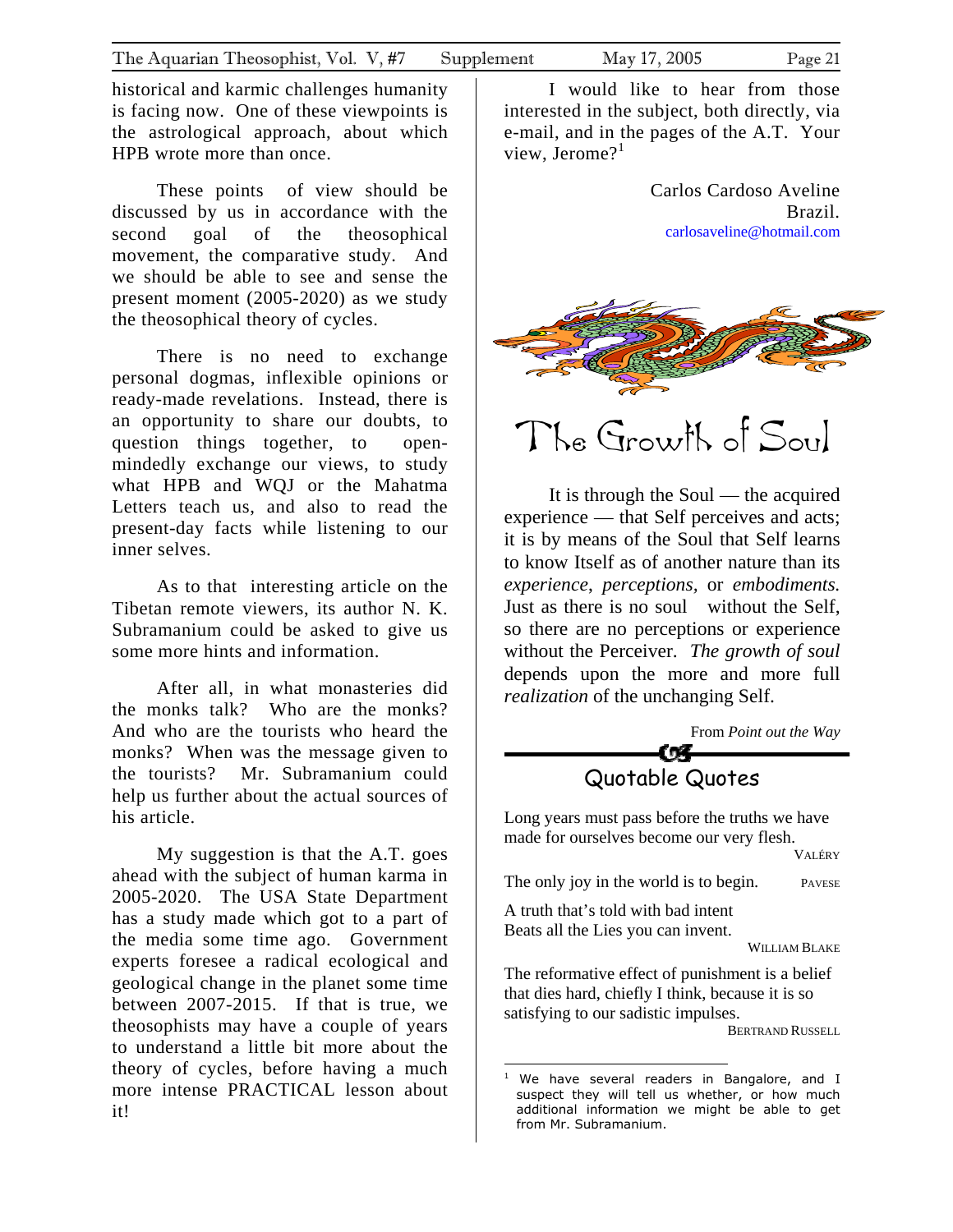<span id="page-21-0"></span>To be a philosopher is not merely to have subtle thoughts, nor even to found a school, but so to love wisdom as to live according to its dictates, a life of simplicity, independence, magnanimity, and trust.

HENRY DAVID THOREAU



## *"The Buck Stops Here"*

It is that Ego, that "Causal Body," which overshadows every personality Karma forces it to incarnate into; and this Ego which is held responsible for all the sins committed through, and in, every new body or personality — the evanescent masks which hide the true Individual through the long series of rebirths.

**ENQUIRER.** But is this just? Why should this Ego receive punishment as the result of deeds which it has forgotten?

**THEOSOPHIST.** It has not forgotten them; it knows and remembers its misdeeds as well as you remember what you have done yesterday. Is it because the memory of that bundle of physical compounds called "body" does not recollect what its predecessor (the personality *that was)* did, that you imagine that the real Ego has forgotten them? As well say it is unjust that the **new boots** on the feet of a boy, who is flogged for stealing apples, should be punished for that which they know nothing of.

**ENQUIRER.** But are there no modes of communication between the Spiritual and human consciousness or memory?

**THEOSOPHIST:** Of course there are; but they have never been recognised by your scientific modern psychologists. To what do you attribute intuition, the "voice of the conscience," premonitions, vague undefined reminiscences, etc., etc.

— (*Key to Theosophy, Sec. viii*)



#### **Steven Levey**

I was wrapped in a bitter struggle. The large room with many windows, had, at its center, a long table with many chairs, upon which were seated many individuals, mostly women. (Retrospectively, the room was reminiscent of another one in a large building, but this one I don't recall ever being in.) From the outset it was clear that a man of large stature would periodically enter the room, wearing a large scowl, while brandishing his hands as weapons. (Again, retrospectively, it never occurred to me that he was an aspect of me as it is obviously possible to see this.) His intent was to create as much pain as possible and even to kill.

I thought: "I've got to stop this guy."

Taking account of myself and the situation, it was abundantly clear that I am not near his stature and bulk and therefore could not be as dangerous as he is, but never the less, the deed must be done. Hastily looking around me for something to use as a weapon, I could see that all I had at my disposal were the chairs. Fortunately they were the lightweight collapsible type, and perhaps might be used by a lightweight like me.

Again, he was on his way into the room. Just as he stepped in, and I know he saw me, I raised a collapsed chair, and swinging it with all of my might, repeatedly brought it down upon him. With a crash, he went down. I pummeled and pummeled him with the chair, until my arms grew weak and I had to drop it. Breathlessly, I stood there and looked down at my work. He was flat on the floor. No blood. But he seemed incapacitated, yet breathing. However, it was almost as if at any minute, he would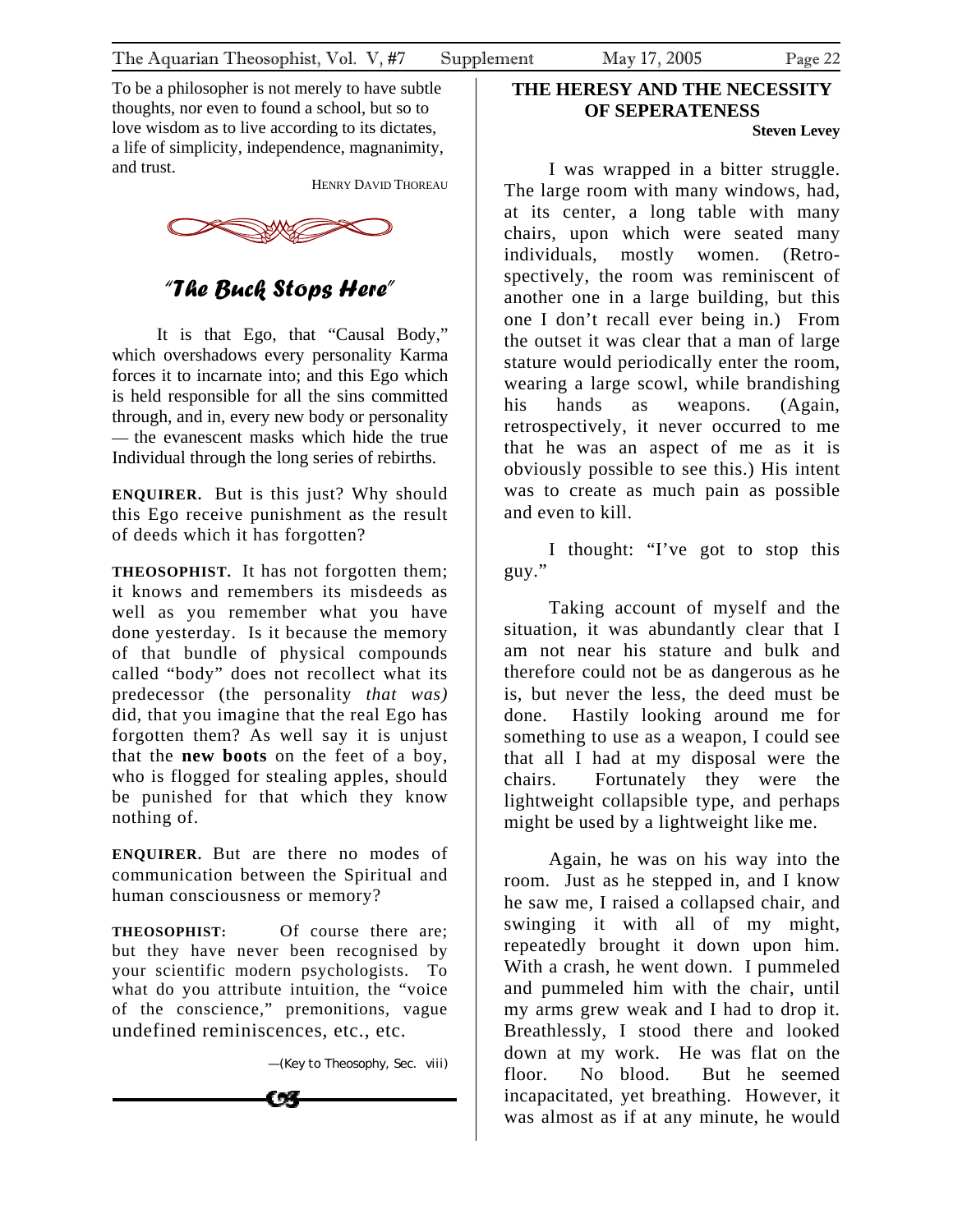shrug off what had happened to him and stand up to continue his work. Had he done this to me, I would never have gotten up, but his strength seemed indomitable.

"What can I get to put an end to this, before he does as I suspected?" I looked around and came up with nothing. Out of desperation, the idea of a plastic bag tied over his head ran through my mind. I ran out of the room, through the opened door from which he had entered.

I was standing outside on the sidewalk looking into the room. Desperately, I was struggling now with my own ideas about this bag over his head, thinking;

"I will have to tie his hands first, or he will just rip the bag off. For god's sake, I'm too inept at this business to accomplish anything useful here. By the time he comes around, I will still not know what to do."

I began to wake up. The dream, as I now knew it, was still fresh enough to look into, as it were. Doing just that, from this "middle state", I began to question.

"What if I had succeeded at killing him", I thought, "wouldn't he and I just return to keep going around at this desperate business in the future? After all, being a Soul, like myself so that we are more than our bodies and deeds, and it was these mental desperations and actions through which he, I, and everyone else are "driven" into reincarnation, what could have been killed? Certainly, as Krishna, makes so clear in the "Gita", this Soul is not subject to death."

Suddenly, a truth about this ever living conscious energy called Soul impacted upon me. Yes, it provokes lives, but cannot actually be materially involved, being not material (now I

question the meaning of that word), nor in any sense desperate, as its reflections may be, which we erroneously think of as all that we are. Therefore, it is his (my antagonist) belief in his work, regardless of how dangerous I saw it, which drew him into the illusion of reincarnation, and, therefore, it would have only been the illusion, which would have appeared to die, had that been accomplished. And as long as I was intent upon this, I would be drawn into it with him. These physical lives of ours seem self-animated to continue as long as their energies persist, like Shelly's Frankenstein.

"So", I thought, "if my killing him would not break the cycle, what would?"

"Ah, the glimmering sunrise of perspective. This is the basis for the need of the teaching! This is the reason the Buddha taught the Dharma, and through the application of it, my antagonist and I would no longer engage in the actions, which would draw the need for retribution. Otherwise he and I would be powerless to get off of this wheel of self and other abuse, no matter how often I, or someone else, might have removed him. We can't stop one another; we can only attend to alternatives, so that we can stop ourselves.

In a fractal pattern, the metaphor of this began to reveal more and more reflections in so many other circumstances that I simply could not grasp them all. But, one which remained in view is the awareness of reverence of the Gurus who taught such a grave and powerful metaphysical ethic. For, they could only have learned it through a combination of self involvement and reflection upon their Teachers teaching, this being an important aspect of their message to be distilled, all along. Another is the possibility of grave error through the perception of the need of the teaching. That being the rationalization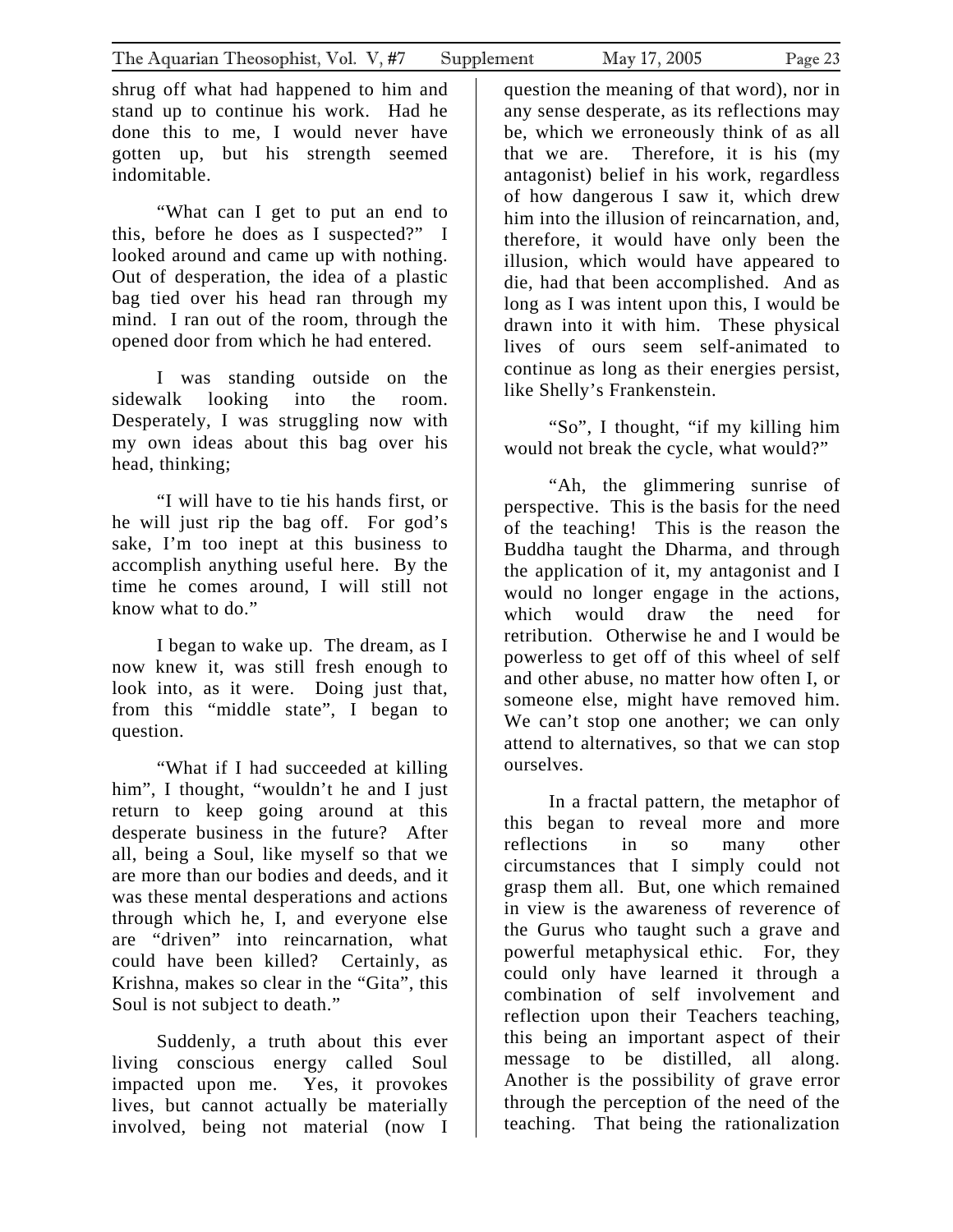<span id="page-23-0"></span>that "I" am the Teacher and that it therefore falls to "me" to teach. In the very beginning of The Voice of the Silence, H.P.B. points to the lower *Iddhis*, or the powers of the illusionary self to deceive. I think that as soon as "I" occurs to one in the context of the aforementioned realization, one has fallen from the ideal. Yes, one may be that Teacher, but one must walk a "razor's edge" here, to be sure one is not aggrandizing the personal self. And on it goes again. The obligation to know, and to pass on the knowledge must be incumbent upon the perceiver of these truths, but that is a precarious karma.

The other reflection of ideation to remain upon me was this about separatism. This antagonist and I were in the same world of interaction in the dream. We had reacted upon each other from our own perspective and motive. In doing so, as in all other interactions in this world, we were in a symbiosis; a form of unconscious brotherhood. In this sense we are all together and separate in our thoughts and karma. And, most importantly, at the level of Soul and the application of Great Wisdom, we are not separate.

The truth which will impact upon our lives so that we can eliminate contention, to be replaced by conscious Brotherhood, is capable of this because of the actual pre-existent "Radical Unity" in which we all move and have our being. Therefore the Buddhist notion of the "The Great Dire Heresy of Separatism" has its existence for us as we refuse to honor this 'pre-existent "Radical Unity", and it is a psychological state of acquiescence based in our inability to be cognizant of the causes of our contentious actions. Upon the realization of this, through the application of the Great Ethic and a simultaneous awareness of such Wisdom as that, which is contained in *The Voice of the Silence* and *The Secret Doctrine*, we

can alter this psychological lie. We will see that the Duality is a state of preexistent relationship between what we call Consciousness and Matter. The ONE, of which this state is a reflection being incomprehensible, therefore intellectual understanding of this necessity will simply have to wait, in the face of the grandeur of it. None the less, we can dismiss the problem of this through the intuitive essential nature of this "separatism" and therefore model our actions off of that to which our "Hearts" attend as we awaken to our duty.



#### **PERFECTION AND THE TWELVE GREAT HIERACHIES**

**Question:** Could the Masters or a Buddha reincarnate in some other solar system?

**Answer:** No Master or Buddha would want to reincarnate in another solar system. He is called Master, Buddha, Mahatma, Brother, because although he could leave this solar system, he chooses not to. But the question probably means, is it possible for a man to finish evolution here, say, in our earth chain, or in this solar system, and leave the solar system if he chooses to? It is clear that this is possible, and that many egos do it. For example, in the *S.D.,I,* p. 213, there is a statement that this solar system contains twelve hierarchies of beings — not seven, as we think of it — *twelve* great hierarchies of being, but only seven of them have anything to do with our system directly. Then on p. 7 in the second volume is the statement that of these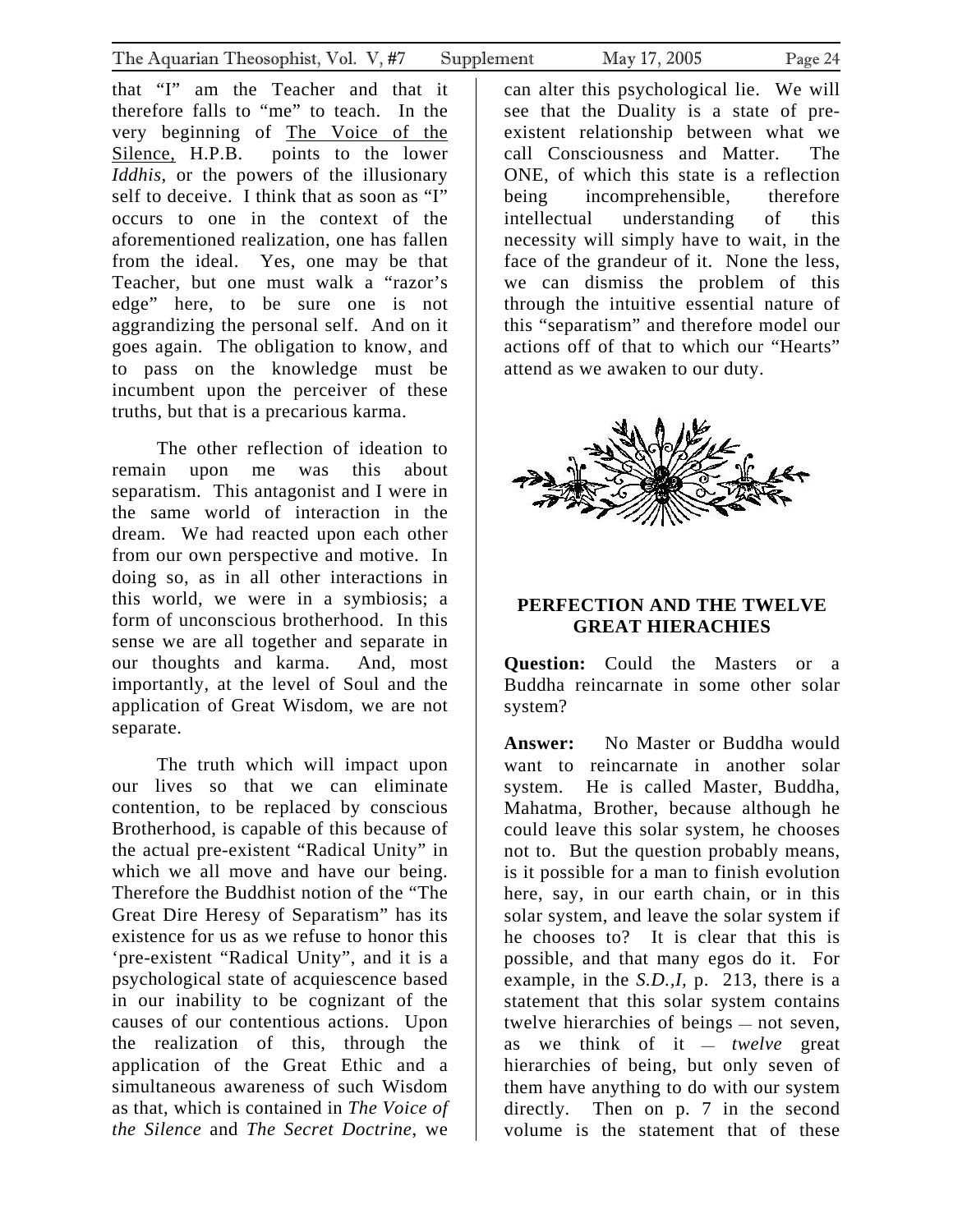twelve orders which relate to the whole solar system, four have already reached liberation to the end of the Great Age; that is, they are no longer in manifestation in this solar system; that the fifth of the Great Orders of the solar system is ready for liberation, but remains active on the highest planes in order to help mankind; and that the other seven great orders are still under the sway of Karmic Law — and we know mighty well who those Egos are!

If we study a subject which is mentioned in *The Voice of the Silence* and in the *Glossary,* we find that there are three classes of beings who achieve perfection, each of its own kind. One of those classes is called the "Nirmanakayas;" that is, the class of Great Souls to which our Masters and Buddhas and all such beings belong. Another class is called "Dharmakayas," and still a third class is called "Sambhogakayas." While H.P.B. is extremely reticent, both in regard to Sambhogakayas and Dharmakayas, she does show that they have nothing more to do with this earth. Now they may go into Nirvana, or into some other stream of evolution aside from the one that is in our solar system — who can say?

**Question:** If the most progressed and advanced entities are the ones that start the new evolution, how does that harmonize with the statement that those that come later catch up and travel faster?

**Answer:** It seems to me that if we look for analogies right around us we could see it easily. This afternoon I saw a dog riding in an automobile making 75 miles an hour; there isn't a dog living that could do it under his own four-legged power. The dog availed himself of the progress of the human race. All of us travel faster than the very great men of a thousand years ago. A school-boy gets more experience in 10 years than Plato

had in  $80<sup>1</sup>$  $80<sup>1</sup>$  $80<sup>1</sup>$  Why? Because he takes advantage of all the past.

So if you proceed from the physical to the metaphysical, you can see how, not so very long ago, it was, do the best he could, a six-month hard journey for a man on foot from New York to San Francisco. Now, a man travels the entire distance in twelve hours. How is he able to do it? He takes advantage of the progress, not of himself alone, but of all those who have preceded him, so that the humblest man today gains far more experience, that is, has far more opportunity to learn, than our ancestors did a thousand years ago, ten thousand years ago.

It is simply under the law of unity, the principle of Brotherhood. Any man, if he chooses, may avail himself of the accumulated experience of the whole mass of egos who have preceded him in this Manvantara. So he is able to travel far faster than if left to himself. (*Point out the Way,* pp. 50-51)

The hierarchy of Creative Powers is divided into seven (or 4 and 3) esoteric, within the twelve great Orders, recorded in the twelve signs of the Zodiac; the seven of the manifesting scale being connected, moreover, with the Seven Planets**.** All this is subdivided into numberless groups of divine Spiritual, semi-Spiritual, and ethereal Beings**.**

The Chief Hierarchies among these are hinted at in the great Quaternary, or the "four bodies and the three faculties" of Brahmâ exoterically, and the

<span id="page-24-0"></span> $\overline{a}$ Silence, and The Secret Doctrine. These two align  $1$  The author is obviously analogizing on the physical plane only, for Plato is far ahead of us due to his accumulations of experience in his higher principles. The equivalent of technology for this other kind of experience might be the amount of labor  $-$  the percentage of our life  $-$  we devote to such streams of ideation as The Voice of the one with the *new cycle*.  $-$  ED., A.T.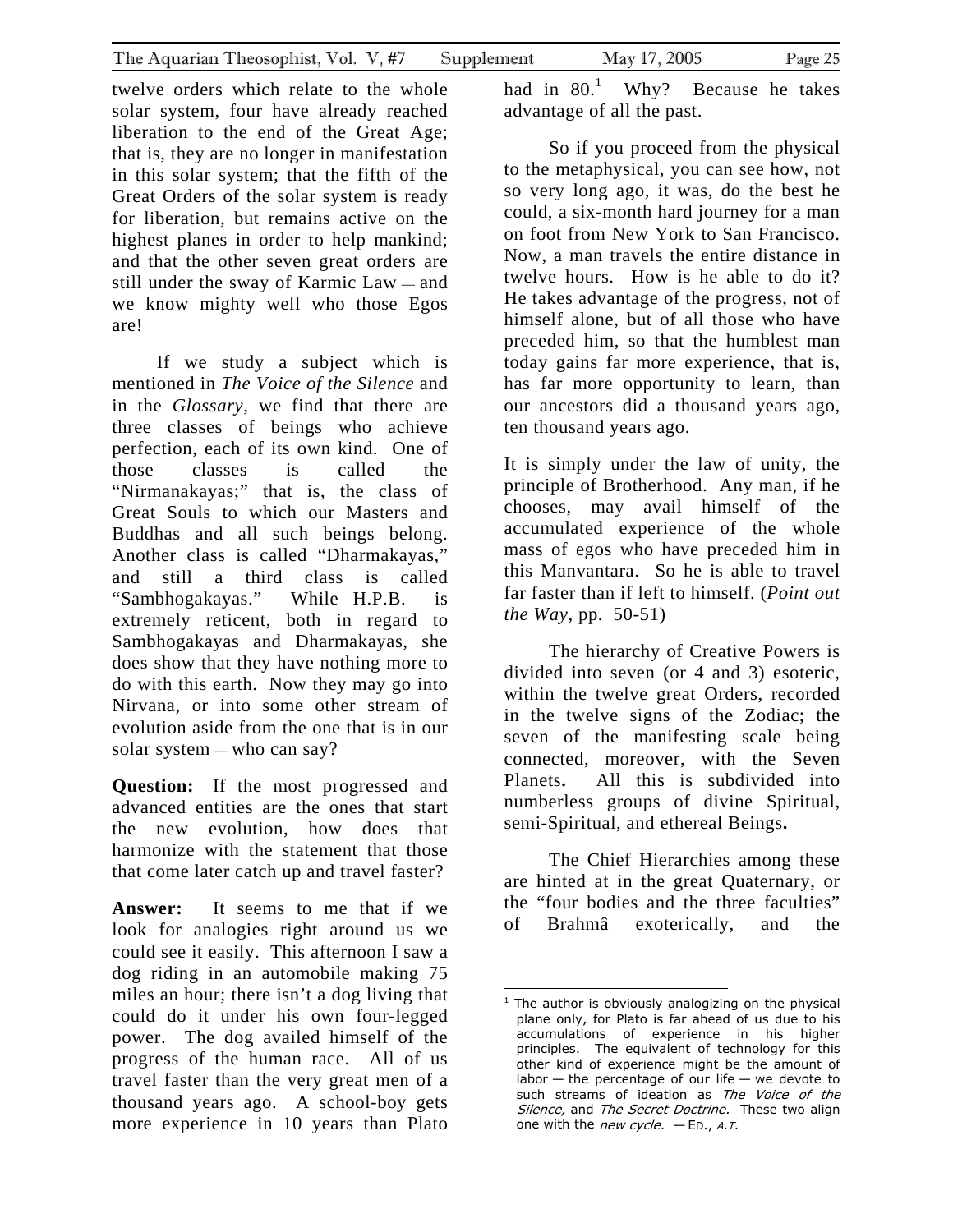<span id="page-25-0"></span>

| The Aquarian Theosophist, Vol. V, #7                                                                                                                                                                                                                                     | May 17, 2005<br>Supplement<br>Page 26                                                                                                      |  |
|--------------------------------------------------------------------------------------------------------------------------------------------------------------------------------------------------------------------------------------------------------------------------|--------------------------------------------------------------------------------------------------------------------------------------------|--|
| Panchâsyam, the five Brahmâs, or the five                                                                                                                                                                                                                                | Flowing with the changing seasons go by                                                                                                    |  |
| Dhyani-Buddhas in the Buddhist system.                                                                                                                                                                                                                                   | and the roots they grow deep                                                                                                               |  |
|                                                                                                                                                                                                                                                                          | While the branches in the sky hold a harvest                                                                                               |  |
| The highest group is composed of                                                                                                                                                                                                                                         | the heavens will reap                                                                                                                      |  |
| the divine Flames, so-called, also spoken<br>of as the "Fiery Lions" and the "Lions of<br>Life," whose esotericism is securely<br>hidden in the Zodiacal sign of Leo. It is<br>the <i>nucleole</i> of the superior divine World.<br>They are the formless Fiery Breaths, | In the spring a single flower does bloom in<br>the branches so green<br>With the beauty of the sun and the moon<br>only free men have seen |  |
| identical in one aspect with the upper                                                                                                                                                                                                                                   | Flowing all around the flower is song like                                                                                                 |  |
| sephirothal TRIAD, which is placed by                                                                                                                                                                                                                                    | the circling tide                                                                                                                          |  |
| the Kabalists in the "Archetypal World."                                                                                                                                                                                                                                 | Washing up upon the shores of the islands<br>where ancients abide                                                                          |  |
| (SDI, 213)                                                                                                                                                                                                                                                               |                                                                                                                                            |  |
| <b>Original Seven Groups</b>                                                                                                                                                                                                                                             | Every year the fruit is harvested seeds are.<br>returned to the earth                                                                      |  |
| THEY (the Moon-gods) WENT, EACH<br>ON HIS ALLOTTED LAND:<br><b>SEVEN</b><br>OF THEM, EACH ON HIS LOT. THE                                                                                                                                                                | For to grow a forest tall when the new world<br>is come to its birth                                                                       |  |
| LORDS OF THE FLAME REMAINED<br>BEHIND. THEY WOULD NOT GO,                                                                                                                                                                                                                | Deep below the winter snow in the darkness<br>and stillness they lie                                                                       |  |
| THEY WOULD NOT CREATE (a).<br>(a) The Secret teachings show the                                                                                                                                                                                                          | Waiting for the light of spring when they'll<br>hold forth their leaves to the sky                                                         |  |
| divine Progenitors creating men on seven                                                                                                                                                                                                                                 |                                                                                                                                            |  |
| portions of the globe "each on his lot"—<br><i>i.e.</i> , each a different race of men                                                                                                                                                                                   | Listen to the gentle moon in the shade of the<br>branches of night                                                                         |  |
| externally and internally, and on different                                                                                                                                                                                                                              | Like a flower in the sky with a song that                                                                                                  |  |
| This polygenistic claim is<br>zones.                                                                                                                                                                                                                                     | brings stars into sight                                                                                                                    |  |
| considered elsewhere (vide Stanza VII.).                                                                                                                                                                                                                                 | IO is the moon and she sleeps in the sea                                                                                                   |  |
| But who are "They" who create, and the<br>"Lords of the Flame," "who do not"?                                                                                                                                                                                            | IO is the sound of the singing in seeds                                                                                                    |  |
| Occultism divides the "Creators" into<br>twelve classes; of which four have<br>reached <i>liberation</i> to the end of the<br>"Great Age," the fifth is ready to reach it,<br>but still remains active on the intellectual<br>planes, while seven are still under direct |                                                                                                                                            |  |
| Karmic law. These last act on the man-                                                                                                                                                                                                                                   |                                                                                                                                            |  |
| bearing globes of our chain. (SDII, p. 77)                                                                                                                                                                                                                               | Guest Editorial from Bangalore                                                                                                             |  |
|                                                                                                                                                                                                                                                                          |                                                                                                                                            |  |
| $\infty$                                                                                                                                                                                                                                                                 | <b>Eliminating Evil</b><br>-Pt. S. Suchindranath Aiyer                                                                                     |  |
|                                                                                                                                                                                                                                                                          | All over the World, people are                                                                                                             |  |
| In a Valley Green High                                                                                                                                                                                                                                                   | going through painful experiences such as                                                                                                  |  |

In a valley green, high in the mountains, there grows a tall tree Older than the tumbling mountains around it once grew in the sea

threat of possible wars, sudden assaults of<br>illness, privation, dangerous ideas, illness,  $\frac{1}{2}$  privation, dangerous financial difficulties and so forth. I would like to write about the suffering we experience in India.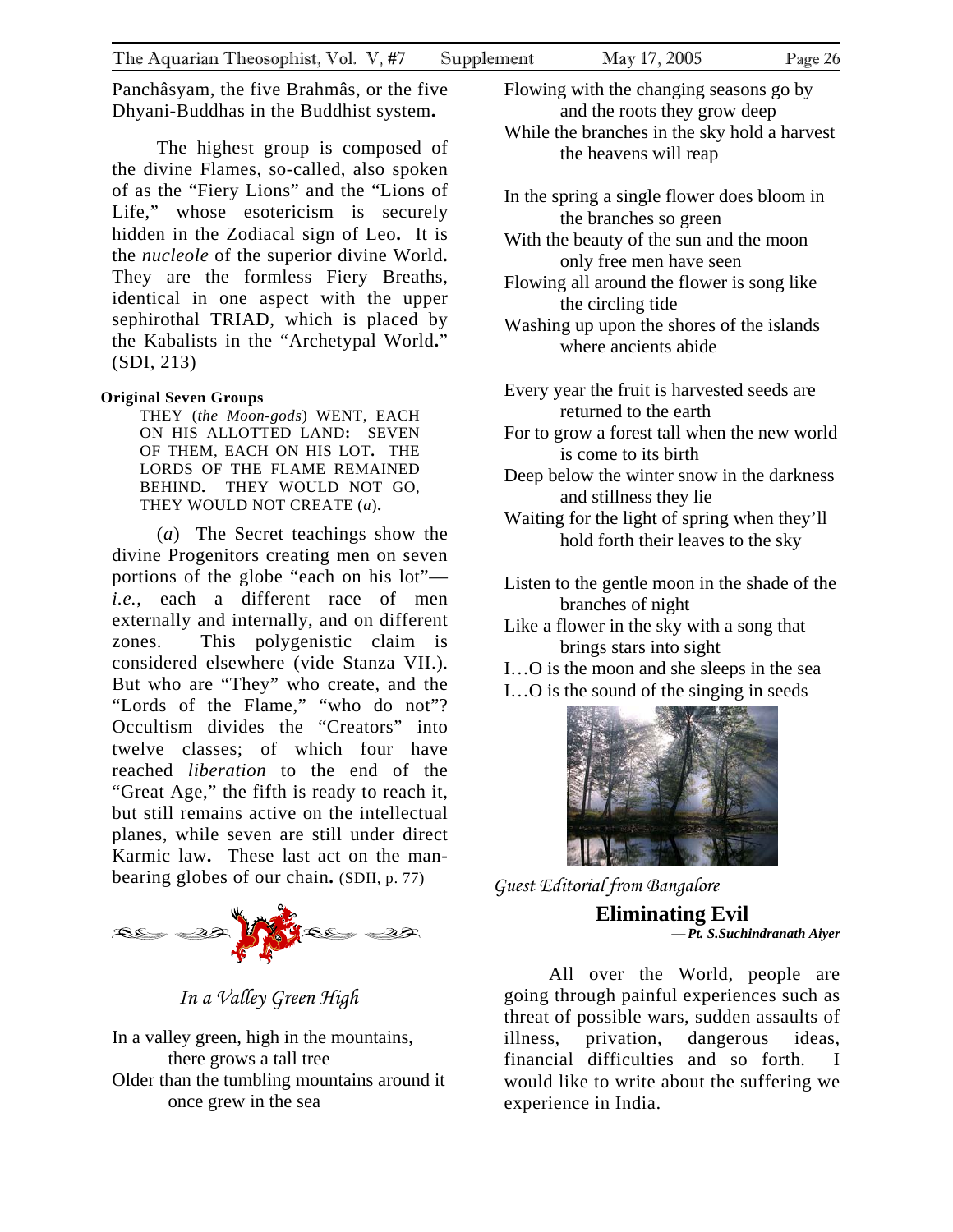Let me first take up privation and financial difficulties. It is no news that the general public as well as the government is caught in a maelstrom. The cause of this nightmare lies in something nobody seems to have noticed. Government projects are being greatly impeded by the negative thinking of the officials involved. What would happen if all the public servants worked together and avoided doing harmful things? They would realize that all their expenditures are made with the taxes paid by the people – money earned with their sweat – and they would never think of spending that money unnecessarily. They would stop wasting their office hours, so work efficiency would increase tremendously and the number of officials needed to do the work could be reduced to probably half the present number. Moreover, since they would do their work with love and integrity, everything would go smoothly. They would be more popular with the people, so they would no longer have tendencies toward being dishonest or ineffective. The people would no longer fear the public officials, nor would they despise them as they do today. Public servants would be friendly to everyone and, needless to say, they would win the love and respect of all.

Under such circumstances there would be no more negativity such as anyone approaching an official with an ulterior motive, so corruption would cease and all the people would be able to depend on these public servants with a feeling of security. In such a state, supervision and investigation would be unnecessary, and there would be no cases to put on trial. What a wonderful gain this would be to the finances of the Nation!

There would be no more free food and drink offered for hidden reasons, so no one would indulge in the unwholesome practice of eating or drinking too much. Thus, in their private lives, officials would enjoy better circumstances, improved health, and more harmony in their homes.

Moreover, there would be no more backstage maneuvering, which has been the usual characteristic of government activities, so things would be done with much less expense in every way. The benefits in this sense would be unexpectedly great. If these things alone could be realized, the government's budget would become less than half the present amount and the taxes imposed on everyone would be greatly reduced. How happy the general public would then be!

The same thing could happen to private enterprises. What would these companies be like if all the employees discarded their negative attitudes? They would be working with loving attitudes and honest motives, so there would be no need for the spending of money for external policies – kickbacks, food and drink for prospective associates. campaigning; nor would there be any more tricks of the trade, such as shady deals or deceptions. Transactions would become smooth, with no unnecessary time-spending, and there would be only pleasant relationships for everyone involved in business. Production would increase, costs would become lower, and as a natural result goods would sell well, and export trade, especially, would thrive greatly.

The best of all, which would delight everybody, would be that conflicts between labour and management would disappear completely and all working places would be permeated with a harmonious, cooperative spirit, with peace and love. Since all the employees would be working with joy, their efficiency would increase tremendously and as a result incomes would also rise, so there would be no more anxieties and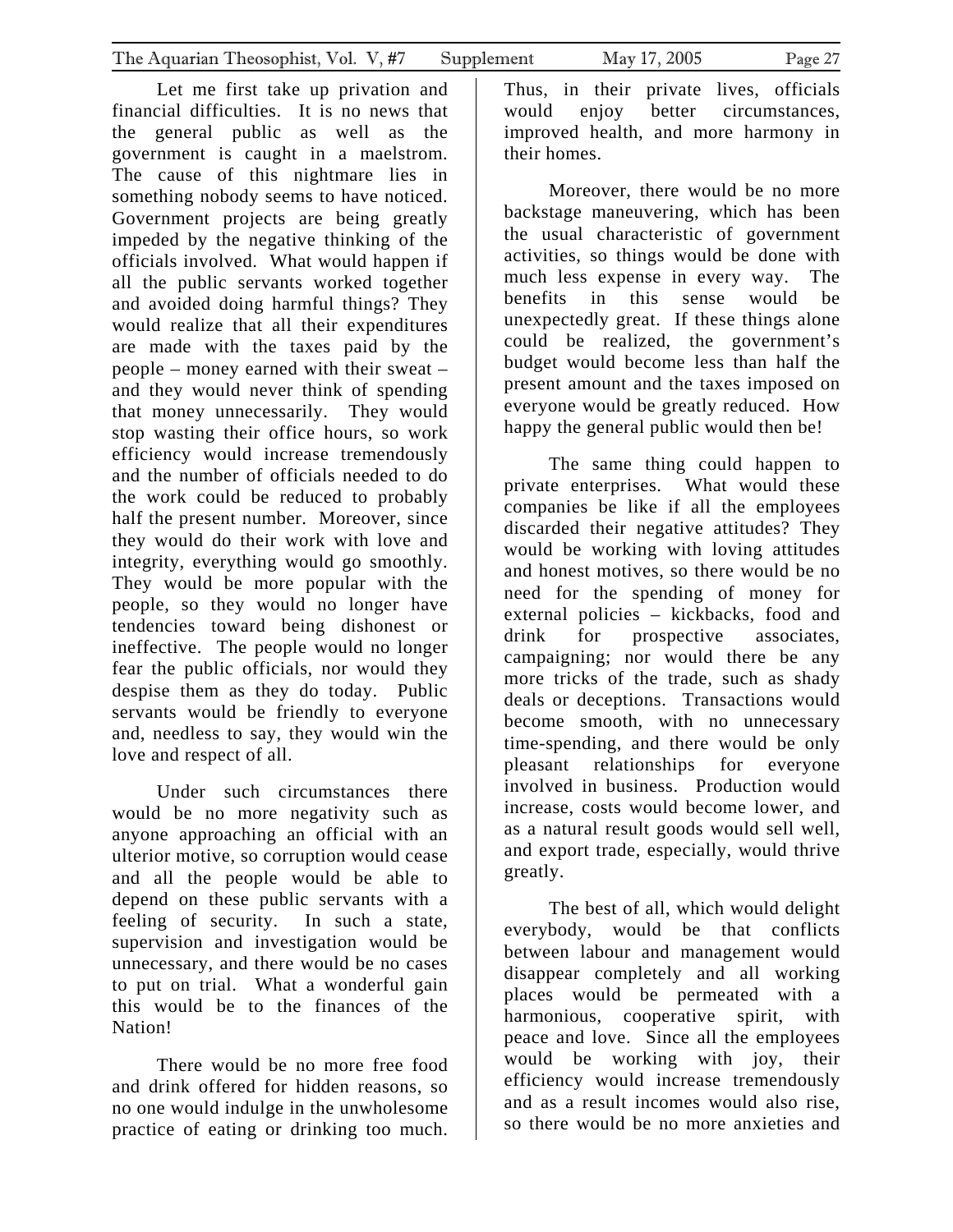misgivings about living expenses. If such a world should become a reality, there would be no need to hire men as security guards. Bookkeeping would become much simpler. Companies that are now making up two or three account books would feel no need to do so, for they would not be required to undergo frequent unpleasant negotiations with several tax and government officials as they do now. A few hours' talk with one or two officials would suffice to make everything clear. This would be a great benefit to both sides.

Thus, everything would be done with much more efficiency and the working hours would be about half of what they are at present. Companies' profits would increase so they could become fully equipped with recreational facilities, making the pleasures of life incomparably greater for workers. Directors and executives too would enjoy constant peace of mind, since all the unpleasantness arising from outward obedience and inward resistance would disappear, and there would be no doubt about the prosperity of business.

Let us now turn our eyes to the political scene. Everybody knows how cleverly evil is being practiced there. Truly, I am afraid there are very few individuals among public officials or party members whose first consideration is national or public interest from the depths of their hearts. Well, perhaps it is true that they are concerned with these to a certain extent, but their self-love is so strong! We can tell from the actual state of affairs how self centered and party centered most of them are. When they know that a certain idea has come from an opposing party or parties, they offer opposition to it, whether it is right or wrong. Indeed their opposition is for the sake of opposition itself. It is an ignoble attitude that has become a matter of course today. Not only are their heckling,

abusive language towards opposing parties and their disputes despicable, but these men and women sometimes act so disgracefully as to actually resort to force. In such situations, the scenes are like those of fights between scoundrels.

Quite a number of the members of parliament and legislatures have not been elected by just and upright means but rather by dishonest use of money or through personal and communal considerations. This is the reason that so many of them are not really representatives of the people – not the nation's choices – and they act as the above facts indicate. Now that India aspires to become a democratic country, we do hope we can elect individuals worthy to be our representatives. The government is advocating fair and just elections, and the people in the political field seem to be growing more aware of the need for such elections. I trust they will become far better in my own lifetime.

So much for politics. Now, let us consider society in general.

As you are all aware, we unfortunately see negative things going on everywhere. When we investigate a little into the private lives of individuals, we find some kind of discord in many homes – differences between husbands and wives, parents and children, brothers and sisters, or disputes between servants. Thus, there are few families that are truly harmonious. We hear of dissension among relatives and acquaintances which sometimes even develop into lawsuits. When we hear of the frequent blood shedding affairs involving family members these days, we feel more frightened than sad.

Besides the above-mentioned things, our daily papers are filled with reports of thievery, robbery, fraud, shop lifting, pick pocketing and black mailing. I can think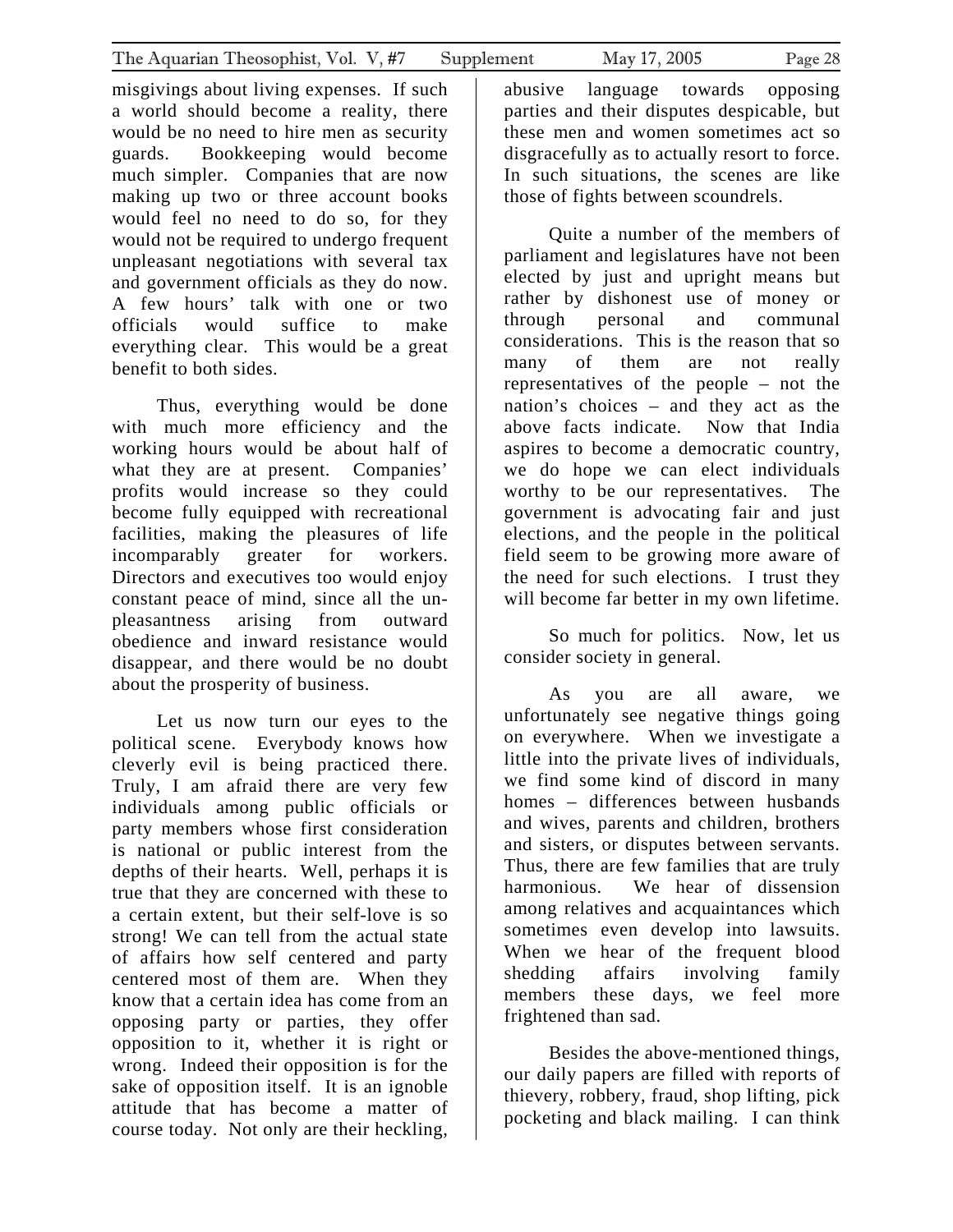<span id="page-28-0"></span>of this number of things while just scribbling thoughts as they come, for the evil in the World can be said to be a bottomless bog.

Since the true cause of all suffering in the world is evil, I do not think it is too much to affirm that modern society is made up of victims of this evil. I am afraid there is not even one out of ten thousand people who can live even a single day with a total sense of peace and security.

All these things cause man misgivings, but there is a greater one and that is illness. Burglars, however frightening they may be, can generally be held in check by locking doors and windows securely. The problems of poverty can be solved if people are in good health and take to work. Lawsuits can be avoided if people are careful about their conduct. Illness and war, however, are absolutely beyond control in the present state of affairs. When we deeply study and examine them, we come to realize that they too originate from evil; after all this is the basic cause of misfortunes.

The one right solution to every misery of man is true religion. The love of God, the realization of the spiritual world, the inexorable divine laws and the quest for perfection. It is not really clear to us whether or not the men of intelligence in this world are fully aware of this fact.



## Magnetism, Karma and Freewill

[When HPB moved from Germany to London, her first quarters were at Mabel Collin's house in Maycot. The following transcription is copied from a +microfilm of pages from the Blavatsky Lodge Minutes Book*.* It also appears in Vol. xiii, p. 364-5.]

At a meeting held at Maycot, June 16, 1887, a discussion arose as to the aura and magnetism of any individual**.**  Magnetism, it was stated, is an emanation which arises from all things, the earth, animal and vegetable life; it is a physiological thing and arises from prana; which is the individual life principle**.** The aura is an individualization of a Universal Life Principle (Jiva) and endures with a man in spite of his periodical changes of state and planes**.** The aura is the origin of the feeling of sympathy and antipathy; it is a magnetic emanation of prana *but* in combination with manas and buddhi**.** In this connection it may be noted that memory is the effect of buddhi upon manas**.** The process of "psychologizing" is performed by will-power and is effected by and affects the aura**.** A discussion arose as to the distinction between will and desire**.** Desire has to do with a man's success but less than will or karma**.** Outside the animal kingdom desire ought only to have concern with one of the higher principles**.** Desire is a Kamic principle, it is Typhonic, a disturbing power and is opposed to will, which latter is an emanation from the seventh and sixth principles**.** Desire is an energy which ought to be repressed; when repressed the energy is scattered and goes to the universal energy but is not lost**.** It is got rid of by the man himself when repressed, but if given effect hangs round his neck like a mill-stone in the form of Karma**.** After death a man exists in Kama-loka encased in the Kama-rupa or bundle of desires which restrains the higher principles from passing entirely into Devachan**.** On his return thence man